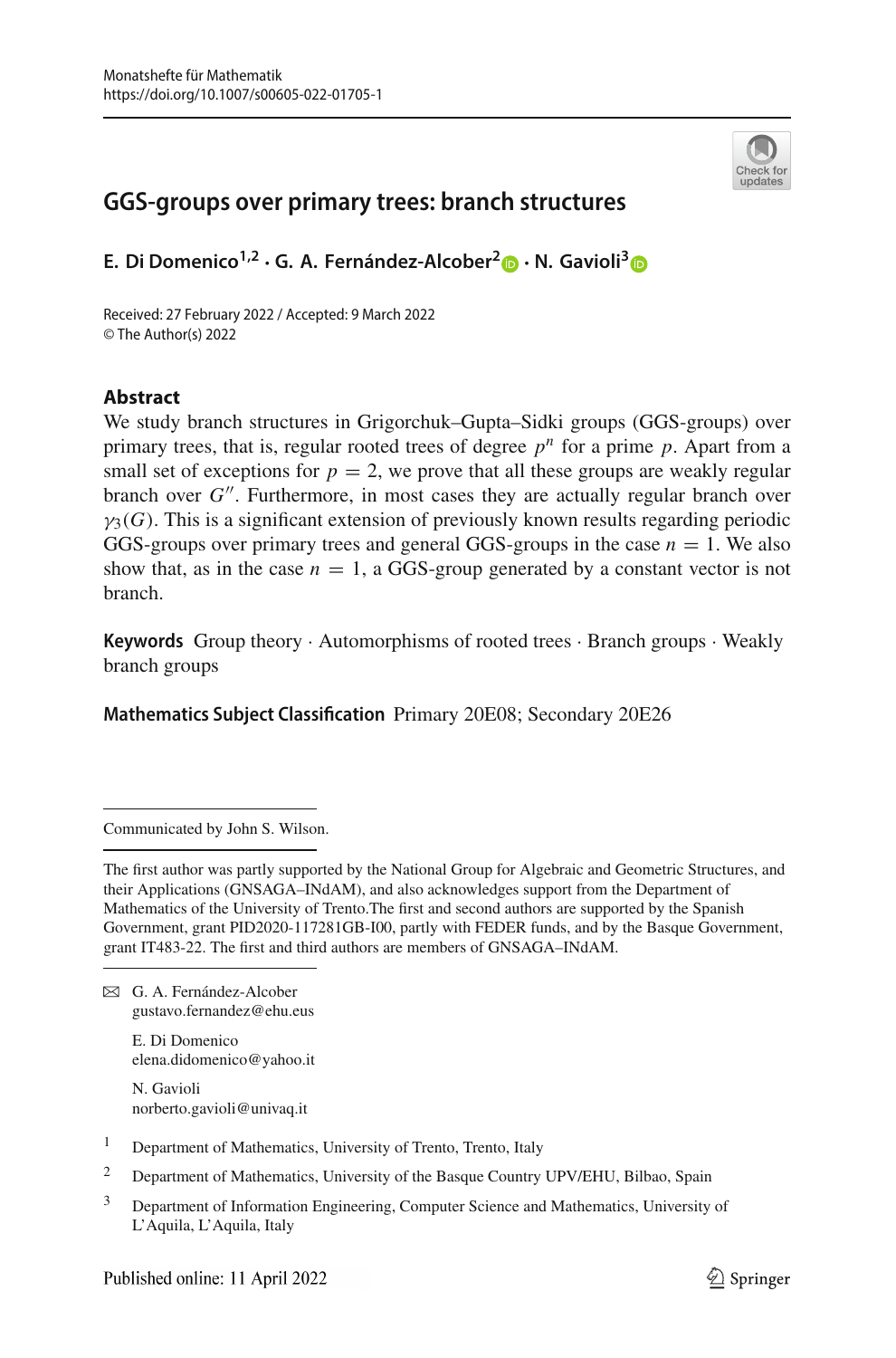## **1 Introduction**

Groups of automorphisms of regular rooted trees are a rich source of examples with very interesting properties in group theory. The first Grigorchuk group, defined by Grigorchuk in 1980 [\[5\]](#page-16-0), is one of the first instances of an infinite finitely generated periodic group, thus providing a negative solution to the General Burnside Problem. It is also the first example of a group with intermediate growth [\[6\]](#page-16-1), hence solving the Milnor Problem [\[2](#page-16-2)]. Many other groups of automorphisms of rooted trees have since been defined and studied. Prominent examples are the Gupta–Sidki *p*-groups [\[7](#page-16-3)], for *p* an odd prime, and the second Grigorchuk group [\[5\]](#page-16-0), which belong to the family of the so-called *Grigorchuk-Gupta-Sidki groups* (GGS-groups, for short). This paper is devoted to the study of branch structures in GGS-groups over primary trees, extending results of Vovkivsky [\[10\]](#page-16-4), Fernández-Alcober and Zugadi-Reizabal [\[4](#page-16-5)], and Fernández-Alcober, Garrido, and Uria-Albizuri [\[3](#page-16-6)]. Before stating our main results we quickly introduce all relevant concepts.

Let  $m \geq 2$  be an integer and let  $X = \{x_1, \ldots, x_m\}$  be a set with *m* elements. We write  $X^*$  for the free monoid generated by *X*. The *descendants* of a word  $u \in X^*$  are the words  $v = uz$  with  $z \in X^*$ , and v is an *immediate descendant* of *u* if  $z \in X$ . The *m*-*adic tree*  $\mathcal T$  is the rooted tree whose vertices are the words in  $X^*$  (the root being the empty word ∅), and where two vertices are connected by an edge if any of the two is an immediate descendant of the other. The  $\ell$ -th level  $\mathcal{L}_{\ell}$  of  $\mathcal T$  consists of all words of length  $\ell$  in  $X^*$ . If *m* is a power of a prime *p*, we say that  $\mathcal T$  is a *primary tree*.

The automorphisms of  $T$  as a graph form a group Aut  $T$  under composition. Given *f* ∈ Aut *T* and a vertex *u* of *T*, we can write  $f(uz) = f(uz) f_1(z)$  for all  $z \in X^*$ , where  $f_u \in$  Aut *T* is called the *section of f at u*. For every  $\ell \geq 1$ , we let st( $\ell$ ) denote the pointwise stabilizer of  $\mathcal{L}_{\ell}$  in Aut *T*. Then we have an isomorphism

$$
\psi_{\ell} : \text{st}(\ell) \longrightarrow \text{Aut } \mathcal{T} \times \cdots \times \text{Aut } \mathcal{T}
$$
  

$$
f \longmapsto (f_u)_{u \in \mathcal{L}_{\ell}},
$$

where the entries of the tuple  $(f_u)_{u \in \mathcal{L}}$  are ordered according to the lexicographic order in  $\mathcal{L}_{\ell}$  derived from the ordering  $x_1 < \cdots < x_m$  of X. For simplicity, we write  $\psi$ for  $\psi_1$ . An automorphism *f* of *T* is *rooted* if it permutes rigidly the subtrees hanging from the vertices in the first level of *T*. In other words, if  $x \in X$  and  $z \in X^*$  then  $f(xz) = \rho(x)z$  for some  $\rho \in \text{Sym}(X)$ . We then say that *f* is the rooted automorphism corresponding to the permutation  $\rho$ .

Now let *G* be a subgroup of Aut *T* . We say that *G* is *spherically transitive* if it acts transitively on every level  $\mathcal{L}_{\ell}$ , and that *G* is *self-similar* if  $g_u \in G$  for every  $g \in G$ and  $u \in X^*$ . The *l*th level stabilizer of *G* is  $\text{st}_G(\ell) := \text{st}(\ell) \cap G$ . For a vertex *u* of *T*, we write  $st_G(u)$  for the *stabilizer of* u in *G*, and  $rst_G(u)$  for the *rigid stabilizer of u* in *G*, that is, the subgroup consisting of the automorphisms in *G* that stabilize all vertices that are not descendants of *u*. Note that  $rst<sub>G</sub>(u) \leq st<sub>G</sub>(u)$ . Then the *l*th rigid *stabilizer* of *G* is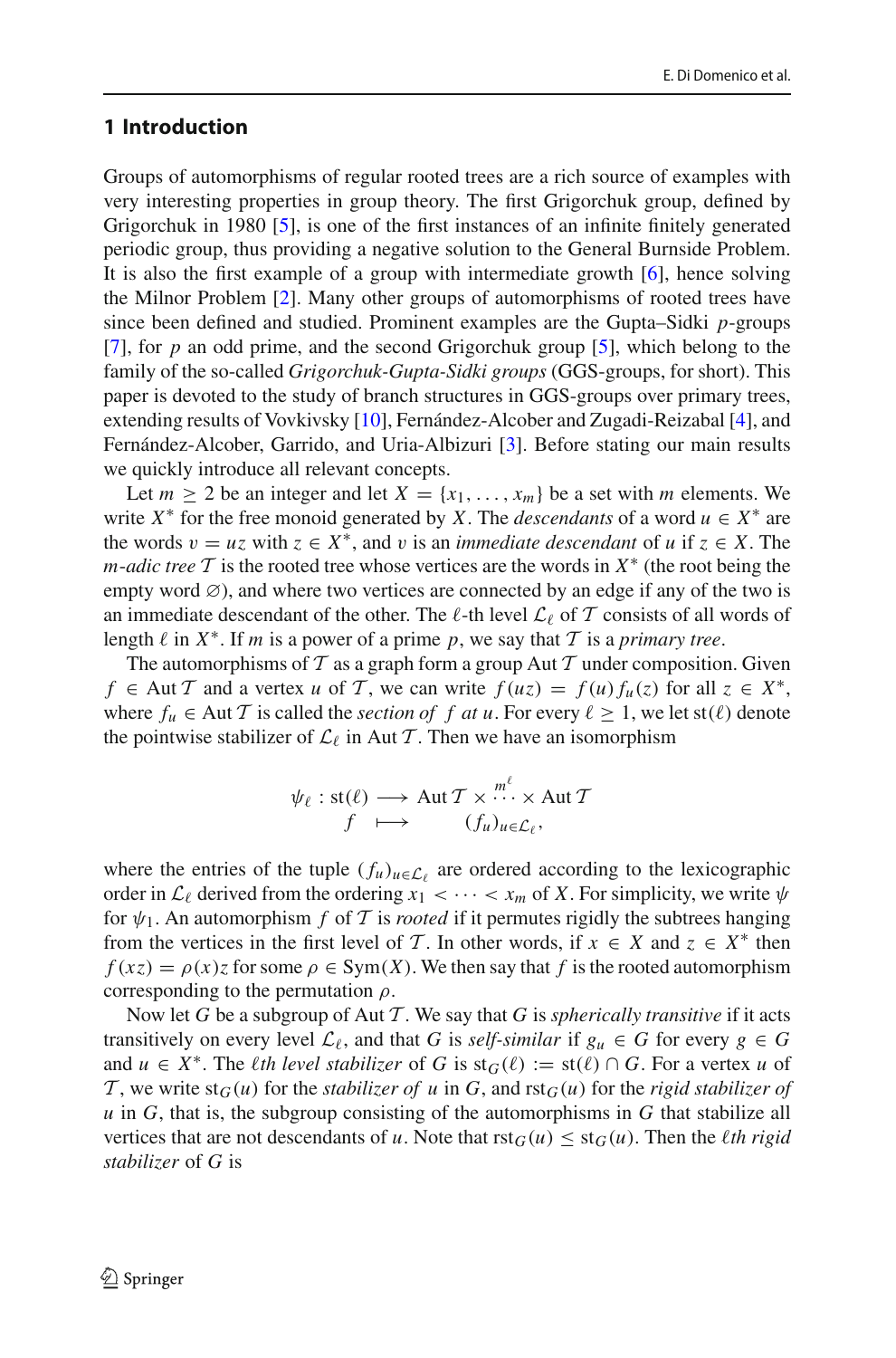$$
\mathrm{rst}_G(\ell) := \langle \mathrm{rst}_G(u) | u \in \mathcal{L}_{\ell} \rangle = \prod_{u \in \mathcal{L}_{\ell}} \mathrm{rst}_G(u).
$$

If G is spherically transitive, we say that G is *weakly branch* if  $rst_G(\ell) \neq 1$  for all  $\ell$ , and that *G* is *branch* if  $|G|$ :  $\text{rst}_G(\ell)|$  is finite for all  $\ell$ . On the other hand, if *G* is spherically transitive and self-similar, and for some  $1 \neq K \leq st_G(1)$  we have  $K \times \cdots \times K \subseteq \psi(K)$ , we say that *G* is *weakly regular branch* over *K*. If furthermore |*G* : *K*| is finite, we say that *G* is *regular branch* over *K*. It is easy to see that (weakly) regular branch groups are also (weakly) branch.

We can now introduce GGS-groups. Given a non-zero tuple  $\mathbf{e} = (e_1, \ldots, e_{m-1})$  in (Z/*m* Z)*m*−1, the *GGS-group G* corresponding to the *defining vector* **e** is the subgroup  $G = \langle a, b \rangle$  of Aut *T*, where *a* denotes the rooted automorphism corresponding to the permutation  $\sigma = (x_1, x_2, \dots, x_m)$  and  $b \in \text{st}(1)$  is defined recursively by the condition

$$
\psi(b)=(a^{e_1},\ldots,a^{e_{m-1}},b).
$$

Note that *a* is of order *m* and that *b* is of order  $m/d$ , where  $d = \gcd(e_1, \ldots, e_{m-1}, m)$ . It is obvious that **e** and  $\lambda$ **e** define the same GGS-group if  $\lambda$  is invertible modulo *m*.

Throughout the paper, for a given prime p and  $n \in \mathbb{N}$ , we let G denote a GGS-group defined over the *pn*-adic tree, having canonical generators *a* and *b*, and defining vector  ${\bf e} = (e_1, \ldots, e_{p^n-1})$ . Our aim is to study whether *G* is a (regular) weakly branch or branch group. This problem was first addressed by Vovkivsky, who proved that the following three conditions are equivalent when  $G$  is periodic (see [\[10,](#page-16-4)Theorem 3]):

- (a) There exists  $i \in \{1, \ldots, p^n 1\}$  such that  $e_i \not\equiv 0 \mod p$ .
- (b) The group *G* is regular branch over  $G''$ .
- (c) The group *G* is branch.

He also showed that *G* is periodic if and only if

<span id="page-2-0"></span>
$$
S_i := e_{p^i} + e_{2p^i} + \dots + e_{p^n - p^i} \equiv 0 \pmod{p^{i+1}}, \text{ for every } i = 0, \dots, n-1.
$$
\n(1.1)

Thus the defining vectors for periodic GGS-groups can be obtained by arbitrarily choosing all entries  $e_j$  where  $j$  is not a power of  $p$ , and then using the conditions in [\(1.1\)](#page-2-0) to determine  $e_{pi}$  modulo  $p^{i+1}$  for every  $i = 0, \ldots, n-1$  (actually in reverse order of these values). It follows that the proportion of vectors defining periodic GGS-groups is roughly

$$
\frac{1}{p} \cdot \frac{1}{p^2} \cdots \frac{1}{p^n} = \frac{1}{p^{n(n+1)/2}},
$$

and as a consequence, Vovkivsky's criterion does not apply to a majority of GGSgroups. On the other hand, in the special case of the *p*-adic tree, Fernández-Alcober and Zugadi-Reizabal [\[4](#page-16-5)] proved that all GGS-groups with non-constant defining vector are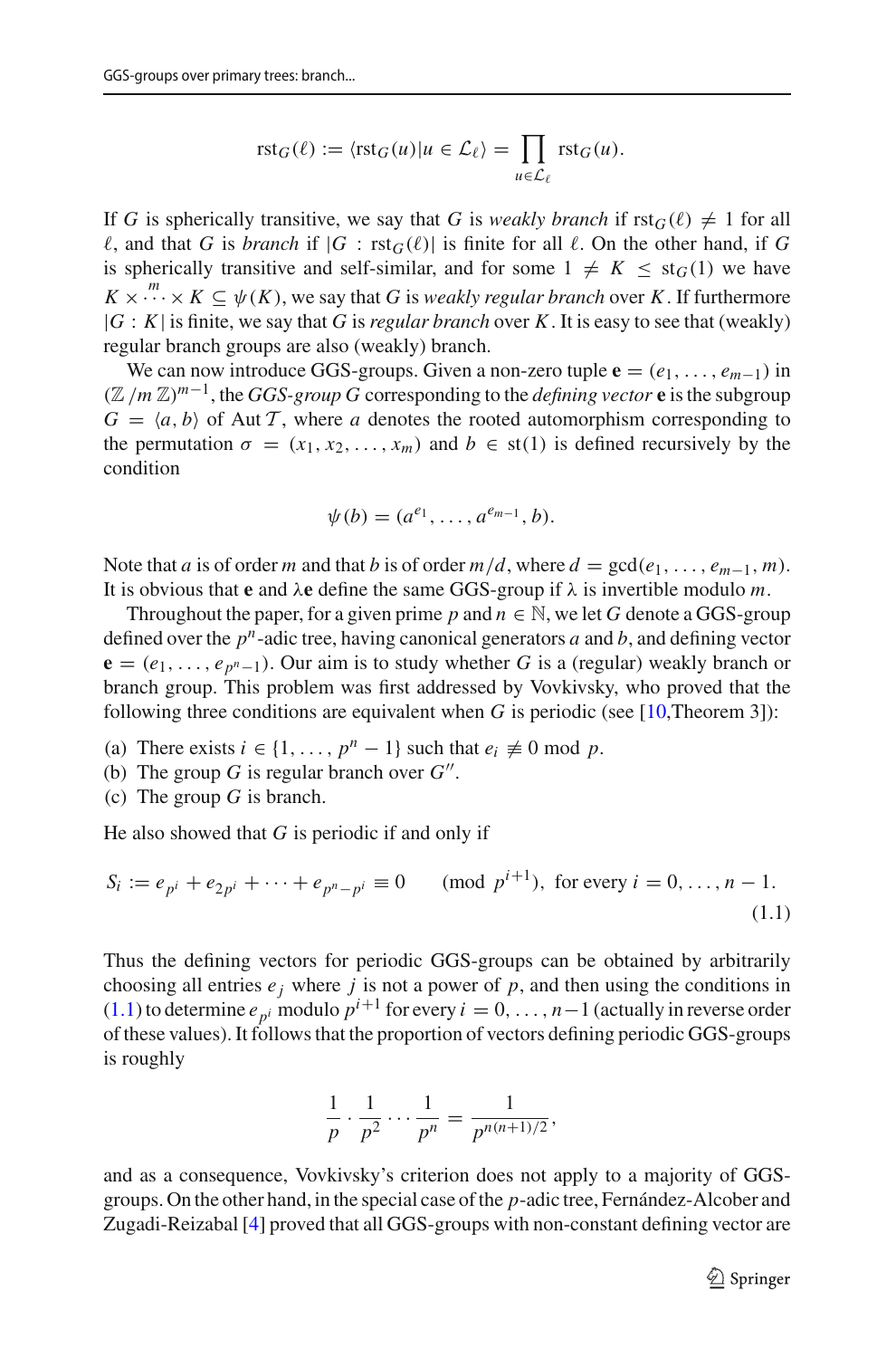regular branch over either  $G'$  or  $\gamma_3(G)$ . Later on, Fernández-Alcober, Garrido and Uria-Albizuri [\[3\]](#page-16-6) showed that the group with constant defining vector is not branch, although it is weakly regular branch. This completes the analysis of the branch properties of GGS-groups over the *p*-adic tree. The goal of the present paper is to extend Vovkivsky's results and the results regarding the *p*-adic tree to non-periodic groups and to general primary trees, respectively.

Before stating our main theorem we need to introduce some notation. Let

$$
\mathcal{F}(p^n) = (\mathbb{Z}/p^n \mathbb{Z})^{p^n-1} \setminus (p \mathbb{Z}/p^n \mathbb{Z})^{p^n-1}
$$

be the set of defining vectors that are not trivial modulo *p*. Observe that Vovkivsky's criterion says that a periodic GGS-group over a primary tree is branch if and only if **e** ∈ *F*(*p<sup>n</sup>*). We will prove (see Lemma [2.2\)](#page-5-0) that a GGS-group with **e**  $\notin$  *F*(*p<sup>n</sup>*) is not spherically transitive, so it cannot be (weakly) branch. Hence our study reduces to GGS-groups with defining vector in  $\mathcal{F}(p^n)$ . Given  $e \in \mathcal{F}(p^n)$ , let

$$
Y(\mathbf{e}) := \{ 1 \le i \le p^n - 1 \mid e_i \not\equiv 0 \bmod p \}
$$
 (1.2)

be the set of indices having invertible entries in **e**, and let

<span id="page-3-1"></span>
$$
t(\mathbf{e}) := \max\{s \in \mathbb{Z} \mid s \ge 0 \text{ and } p^s \mid i \text{ for all } i \in Y(\mathbf{e})\}.
$$
 (1.3)

If there is no confusion about the vector **e** then we simply write *Y* and *t* for *Y* (**e**) and *t*(**e**), respectively. Note that  $t \in \{0, 1, \ldots, n-1\}$  and  $Y \subseteq \{p^t, 2p^t, \ldots, p^n - p^t\}$ . We say that *Y* is *maximal* if  $Y = \{p^t, 2p^t, \dots, p^n - p^t\}.$ 

Now we define two special subsets of  $\mathcal{F}(p^n)$ . On the one hand, let  $\mathcal{E}(p^n)$  be the set of all tuples **e** that are constant modulo *p* on the set *Y* , and such that *Y* is maximal. This is equivalent to the condition  $e_{ip^t} \equiv e_{jp^t} \mod p$  for  $1 \le i, j \le p^{n-t} - 1$ . On the other hand, we define  $\mathcal{E}'(2^n) = {\mathbf{e} \in \mathcal{F}(2^n) \mid t = n - 1}$ ; in other words,  $\mathcal{E}'(2^n)$  consists of the vectors whose only odd entry is  $e_{2n-1}$ . Obviously, we have  $\mathcal{E}'(2^n) \subseteq \mathcal{E}(2^n)$ . Then our first main theorem reads as follows.

<span id="page-3-0"></span>**Theorem 1** Let G be a GGS-group over the  $p^n$ -adic tree with defining vector  $e \in$ *<sup>F</sup>*(*pn*)*. The following hold:*

- *(i)* If  $e \notin \mathcal{E}'(2^n)$  then G is weakly regular branch over G''.
- *(ii) If*  $e \notin \mathcal{E}(p^n)$ *, then G is regular branch over*  $\gamma_3(G)$ *.*

Observe that (i) of Theorem [1](#page-3-0) extends Vovkivsky's result to practically all GGSgroups; in fact, to all GGS-groups if *p* is odd. On the other hand, part (ii) applies to most defining vectors in  $\mathcal{F}(p^n)$ , since

$$
|\mathcal{F}(p^n)| = (p^{p^n-1} - 1)p^{(n-1)(p^n-1)}
$$

and

$$
|\mathcal{E}(p^n)| = n(p-1)p^{(n-1)(p^n-1)}.
$$

 $\textcircled{2}$  Springer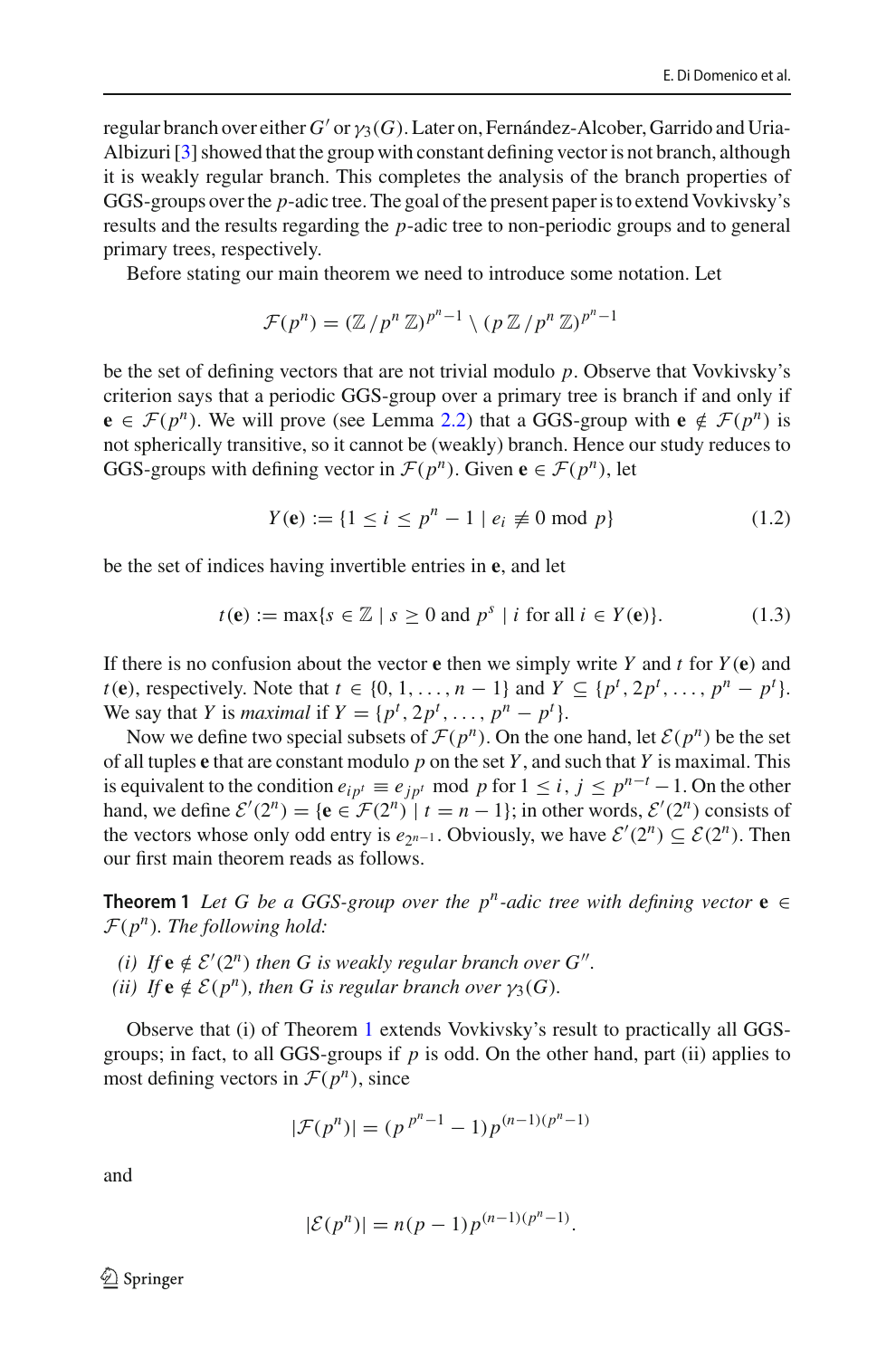It also applies to periodic GGS-groups (see Corollary [2.12\)](#page-11-0), and consequently it improves Vovkivsky's result by showing that periodic GGS-groups are regular branch over a larger subgroup than  $G''$ . Finally, we want to remark that in some of the cases in (ii) we actually get the better result that  $G$  is regular branch over  $G'$ .

The question of which GGS-groups with  $\mathbf{e} \in \mathcal{E}'(2^n)$  are weakly branch is still open. Observe that for  $n = 1$  we simply have  $\mathcal{E}'(2) = \mathcal{F}(2) = \{(e_1) \mid e_1 \text{ is odd}\}.$ These vectors define just one GGS-group, which is isomorphic to the infinite dihedral group and is not weakly branch.

On the other hand, it is far from clear when a GGS-group with defining vector in  $E(p^n)$  is branch or simply weakly branch. For some special defining vectors, we can show that the corresponding groups are also regular branch over  $\gamma_3(G)$  (see Theorem [2.13\)](#page-11-1). However, if the defining vector is constant, we have the following result.

<span id="page-4-0"></span>**Theorem 2** *Let G be a GGS-group over the pn-adic tree with constant defining vector. Then G is not a branch group.*

Finally, observe that, in the case of the *p*-adic tree,  $\mathcal{F}(p)$  consists of all non-zero vectors and  $\mathcal{E}(p)$  reduces to the constant non-zero vectors. Consequently, Theorems [1](#page-3-0) and [2](#page-4-0) generalize the above-mentioned results of Fernández-Alcober and Zugadi-Reizabal [\[4](#page-16-5)], and of Fernández-Alcober, Garrido, and Uria-Albizuri [\[3](#page-16-6)], respectively. *Notation* If  $\sigma$  and  $\tau$  are two permutations of a set, we write their composition (where we apply first  $\sigma$  and then  $\tau$ ) as  $\sigma\tau$ , by juxtaposition, rather than  $\tau \circ \sigma$ . This applies in particular to the composition in Aut  $\mathcal T$ . On the other hand, when we write dots in a tuple in between two entries equal to 1, like in  $(1, \ldots, 1, g)$ , that means that all entries represented by the dots are also equal to 1. However, if the dots are not between two entries equal to 1, like in  $(g, \ldots, 1)$ , then they represent unspecified elements.

#### **2 Regular branch GGS-groups**

Recall that *G* always denotes a GGS-group over the  $p^n$ -adic tree, having canonical generators *a* and *b*, and defining vector  $\mathbf{e} = (e_1, \ldots, e_{p^n-1})$ . Following the notation in [\[10](#page-16-4)], we let  $p^{R_0}$  be the highest power of *p* dividing all entries of **e**. Hence  $o(b) = p^{n-R_0}$ and the set  $\mathcal{F}(p^n)$  consists of all defining vectors for which  $R_0 = 0$ . Also we set  $b_i := b^{a^i}$  for every integer *i*. Then

$$
\psi(b_0) = (a^{e_1}, \dots, a^{e_{p^{n-1}}}, b), \n\psi(b_1) = (b, a^{e_1}, \dots, a^{e_{p^{n-1}}}), \n\vdots \n\psi(b_{p^n-1}) = (a^{e_2}, \dots, a^{e_{p^n-1}}, b, a^{e_1}),
$$
\n(2.1)

and  $b_i = b_j$  if  $i \equiv j \pmod{p^n}$ . Since  $G/\langle b \rangle^G$  is generated by the image of *a*, and  $a^{p^i} \in \text{st}_G(1)$  if and only if  $i \geq n$ , it readily follows that

<span id="page-4-1"></span>
$$
st_G(1) = \langle b \rangle^G = \langle b_0, b_1, \dots, b_{p^n - 1} \rangle \tag{2.2}
$$

 $\mathcal{D}$  Springer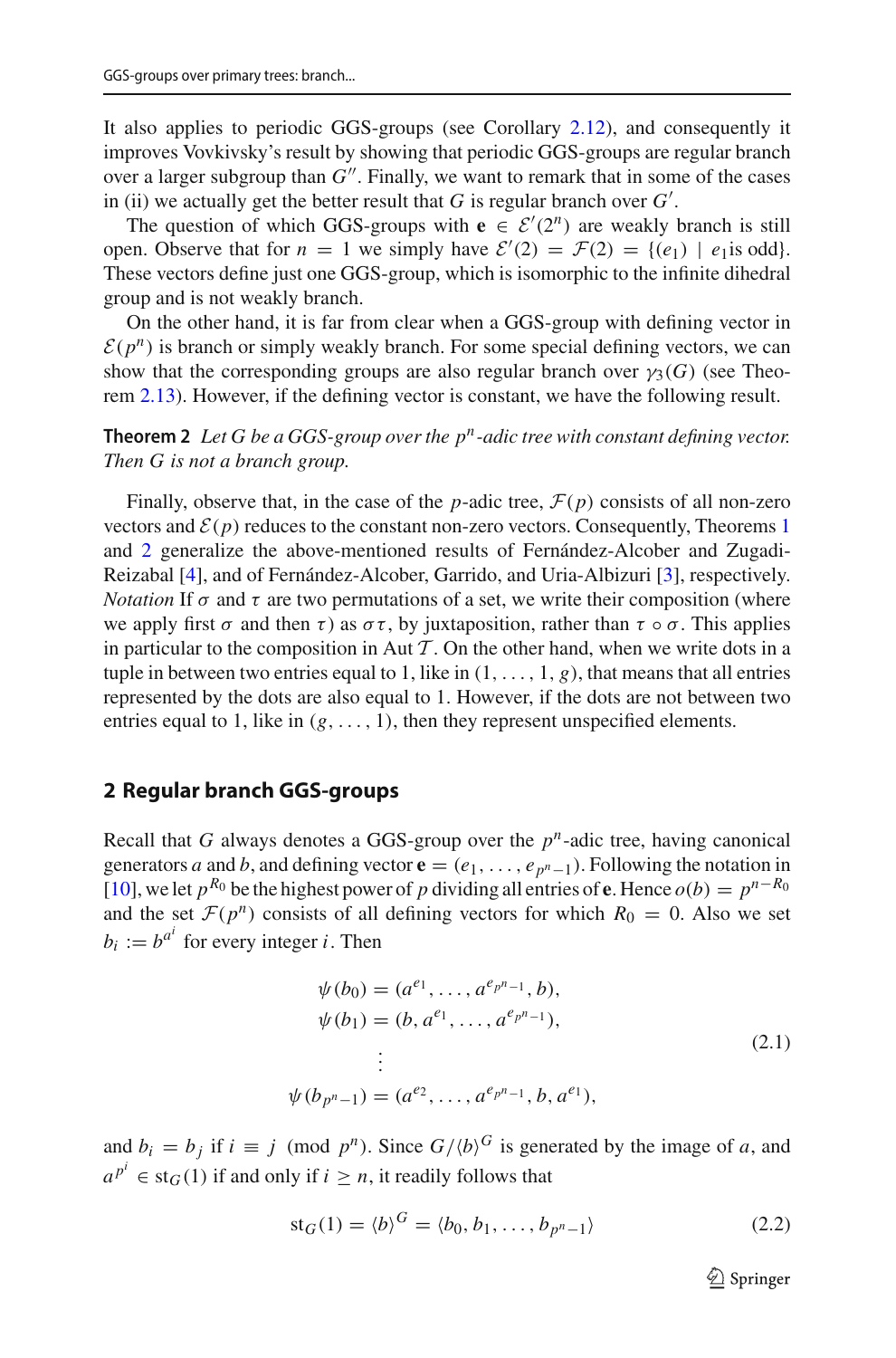has index  $p^n$  in *G*. Similarly, we have  $st_G(1) = st_G(x_i)$  for every  $x_i \in X$ .

Our first theorem gives the structure of the abelianization of *G*. This can be accomplished by using a result of Rozhkov [\[8](#page-16-7), Proposition 1], and the proof follows exactly the same strategy as in Propositions 4.2 and 4.3 of [\[1\]](#page-16-8), where Alexoudas, Klopsch, and Thillaisundaram determine the abelianization of multi-edge spinal groups. For this reason, we omit the details of the proof of the theorem, and refer the reader to the latter paper. Strictly speaking, Rozhkov's result applies to the so-called Aleshin type groups (AT-groups), which are spherically transitive by definition. GGS-groups over a primary tree are not necessarily spherically transitive (see Lemma [2.2](#page-5-0) below); however, a careful analysis of the proof of Proposition 1 of [\[8](#page-16-7)] shows that this transitivity is not actually needed, and the result also applies in our setting. We thus have the following theorem.

<span id="page-5-2"></span>**Theorem 2.1** *Let G be a GGS-group over the p<sup><i>n*</sup>-adic tree. Then  $G/G' = \langle aG' \rangle \times$  $\langle bG' \rangle \cong C_{p^n} \times C_{p^{n-R_0}}.$ 

Note also that all terms of the lower central series have finite index in *G*, since *G* can be generated by two elements of order *p*.

It readily follows from the definition that all GGS-groups are self-similar. Consequently we can consider the group homomorphism  $\psi_u$  : st<sub>G</sub>(*u*)  $\rightarrow$  G given by  $g \mapsto g_u$ . Recall that a subgroup *G* of Aut *T* is said to be *fractal* if it is self-similar and  $\psi_u$  is onto. We have the following result.

<span id="page-5-0"></span>**Lemma 2.2** *Let G be a GGS-group over the pn-adic tree with defining vector* **e***. Then the following conditions are equivalent:*

- *(i) G is spherically transitive.*
- *(ii) G is fractal.*
- *(iii)*  $e \in \mathcal{F}(p^n)$ .

*Proof* We prove that  $e \in \mathcal{F}(p^n)$  implies that *G* is spherically transitive and fractal, and that  $e \notin \mathcal{F}(p^n)$  implies that *G* is neither spherically transitive nor fractal.

We first assume that  $e \in \mathcal{F}(p^n)$ . By [\[9](#page-16-9), Lemma 2.7] in order to prove that *G* is spherically transitive and fractal, it suffices to see that *G* acts transitively on the vertices of the first level of *T* and that  $\psi_{x_i}(st_G(x_i)) = G$  for some  $x_i \in X$ . The former is obvious, since  $a \in G$ , and for the latter observe that since  $e \in \mathcal{F}(p^n)$  we have  $p \nmid e_i$ for some *i* and then  $\psi_{x_n}(b_{-i}) = a^{e_i}$  and  $\psi_{x_n}(b) = b$  generate *G*.

Now let  $e \notin \mathcal{F}(p^n)$ . Since *p* divides all components of **e**, for every  $x_i \in X$  and  $g \in \text{st}_G(x_i)$  the section  $g_{x_i}$  is a word in  $\{a^p, b\}$ . Thus *G* is not fractal. Now assume for a contradiction that *G* is spherically transitive. Then there exists  $g \in G$  such that  $g(x_1x_1) = x_1x_2$ . However, by the above we have  $g(x_1x_1) = g(x_1)g_{x_1}(x_1) = x_1x_j$  for some  $j \equiv 1 \pmod{p}$ , which is a contradiction.

As a consequence, since (weakly) branch groups are spherically transitive by definition, in the remainder we will always assume that  $\mathbf{e} \in \mathcal{F}(p^n)$ , unless otherwise stated. Then  $R_0 = 0$  and both *a* and *b* have order  $p^n$ .

<span id="page-5-1"></span>The next lemma is one of the main tools for finding a branch structure in a GGSgroup and it can be proved as in [\[4,](#page-16-5) Proposition 2.18].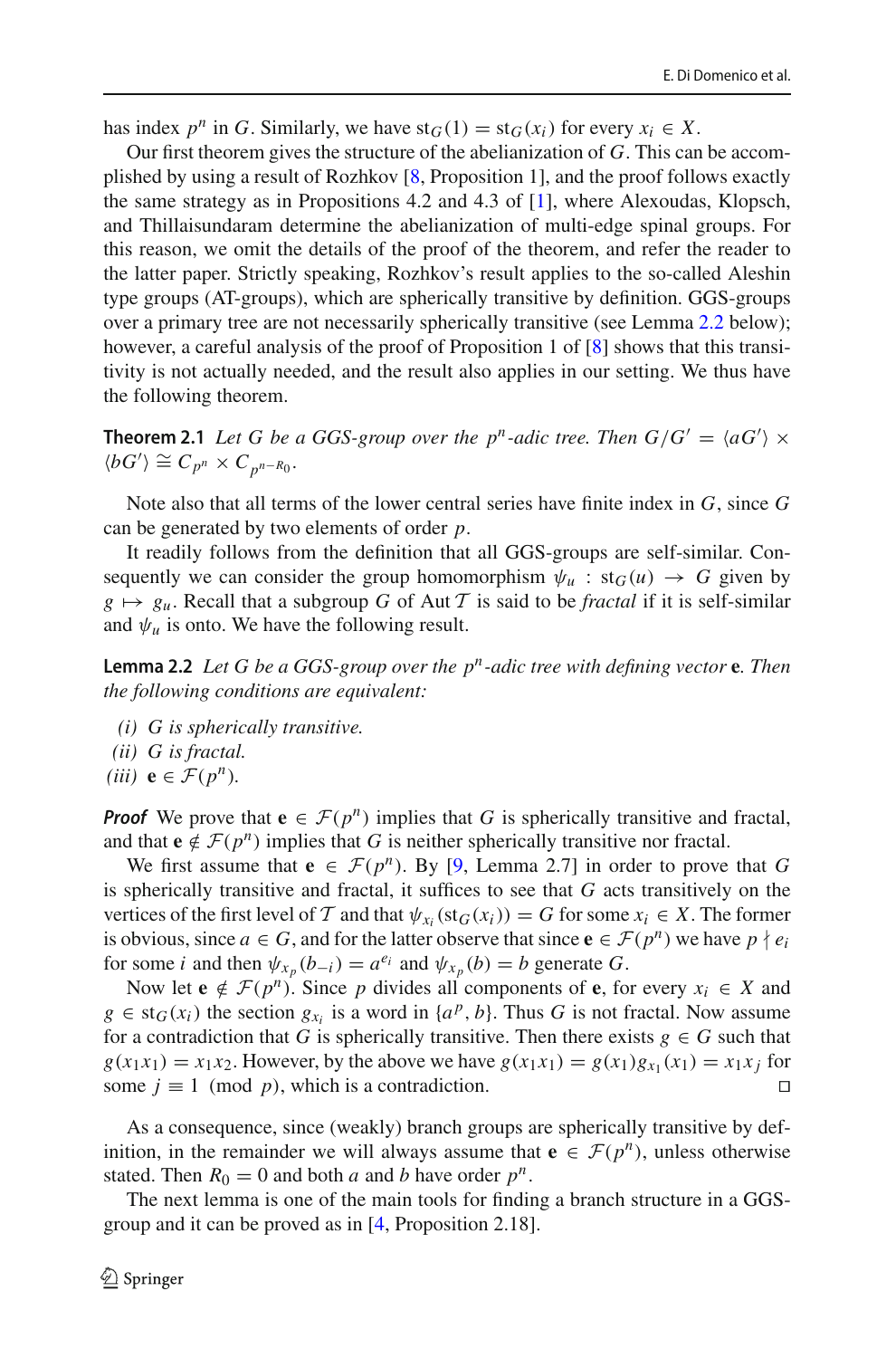**Lemma 2.3** *Let G be a spherically transitive fractal subgroup of* Aut *T , where T is a regular rooted tree, and let L and N be two normal subgroups of G. Suppose that*  $L = \langle S \rangle^G$  *and that*  $(1, \ldots, 1, s, 1, \ldots, 1) \in \psi(N)$  *for every s*  $\in S$ *, where s appears always at the same position in the tuple. Then*  $L \times \cdots \times L \subseteq \psi(N)$ *.* 

The next lemma generalizes  $[4,$  Theorem 2.16]. It shows that if a component  $e_k$  of **e** is invertible modulo *p* then there exists another GGS-group that is conjugate to *G* in Aut *T*, and whose defining vector has the  $p^s$ -th component equal to 1, where  $p^s$  is the highest power of *p* dividing *k*.

<span id="page-6-1"></span>**Lemma 2.4** *Let G be a GGS-group over the p<sup>n</sup>-adic tree with defining vector*  $e \in$  $\mathcal{F}(p^n)$ , and assume that  $e_k \neq 0$  mod p. If  $p^s$  is the highest power of p dividing k then *there exist*  $\alpha \in \text{Sym}(p^n - 1)$  *and*  $f \in \text{Aut } \mathcal{T}$  *such that:* 

- $(i)$   $\alpha(p^s) = k$ .
- *(ii)*  $\alpha(p^n i) = p^n \alpha(i)$  *for all*  $i = 1, ..., p^n 1$ .
- *(iii)*  $G^f$  *is the GGS-group with defining vector*  $\mathbf{e}' = e_k^{-1} (e_{\alpha(1)}, \ldots, e_{\alpha(p^n-1)})$ *. In*  $particular, e'_{p^s} = 1.$

*Proof* By hypothesis we can write  $k = hp^s$  where  $h \neq 0$  mod p. If r is a solution to the congruence  $hr \equiv 1 \text{ mod } p^{n-s}$ , then the permutation  $\delta \in \text{Sym}(p^n)$  given by  $\delta(i) \equiv ri \mod p^n$  for every *i* satisfies that  $\sigma^{\delta} = \sigma^r$  and  $\delta(k) = p^s$ .

Let us define  $f \in Aut\mathcal{T}$  recursively by  $f = dh$ , where *d* is the rooted automorphism corresponding to  $\delta$ , and  $h \in$  st(1) is defined via  $\psi(h) = (f, \ldots, f)$ . Note that *h* commutes with any rooted automorphism, since its components under  $\psi$  are all the same. Then

<span id="page-6-0"></span>
$$
a^f = (a^d)^h = (a^r)^h = a^r,
$$
\n(2.3)

since  $a^d$  is the rooted automorphism corresponding to the permutation  $\sigma^{\delta} = \sigma^r$ . Now let  $\alpha = \delta^{-1}$  and observe that  $\alpha$  satisfies (i) and (ii). Also

$$
\psi(b^f) = \psi(b^d)^{\psi(h)} = (a^{e_{\alpha(1)}}, \dots, a^{e_{\alpha(p^n-1)}}, b)^{\psi(h)} = (a^{re_{\alpha(1)}}, \dots, a^{re_{\alpha(p^n-1)}}, b^f),
$$

by using [\(2.3\)](#page-6-0). Since  $r \neq 0 \pmod{p}$ , it follows that  $G^f = \langle a^r, b^f \rangle = \langle a, b^f \rangle$  is the GGS-group with defining vector ( $re_{\alpha(1)}, \ldots, re_{\alpha(p^n-1)}$ ). If we multiply this vector by the inverse of  $re_k$  modulo  $p^n$  then we see that  $G^f$  is also the GGS-group with defining vector  $e'$ , which proves (iii).  $\square$ 

It is easy to see that, for any subgroup *G* of Aut *T* and any  $f \in Aut(T)$ , we have rst<sub>*G*</sub>(*u*)<sup>*f*</sup> = rst<sub>*G*</sub> *f* (*f* (*u*)) for every vertex *u* of *T*. Hence  $\text{rst}_G(\ell)^f$  =  $\text{rst}_G(\ell)$  for every  $\ell \in \mathbb{N}$ . Thus, by the previous lemma, in order to study branch properties in a GGS-group, we may assume without loss of generality that  $e_{p^t} = 1$ , where  $t = t(\mathbf{e})$ is as in [\(1.3\)](#page-3-1). In the remainder of this section, we fix the notation  $k := p^t$ .

**Definition 2.5** A GGS-group is *invertible-symmetric*, IS for short, if the set *Y* is symmetric, in the sense that *i* belongs to *Y* if and only if  $p^n - i$  does. In other words, a component  $e_i$  of **e** is invertible if and only if  $e_{p^n-i}$  is.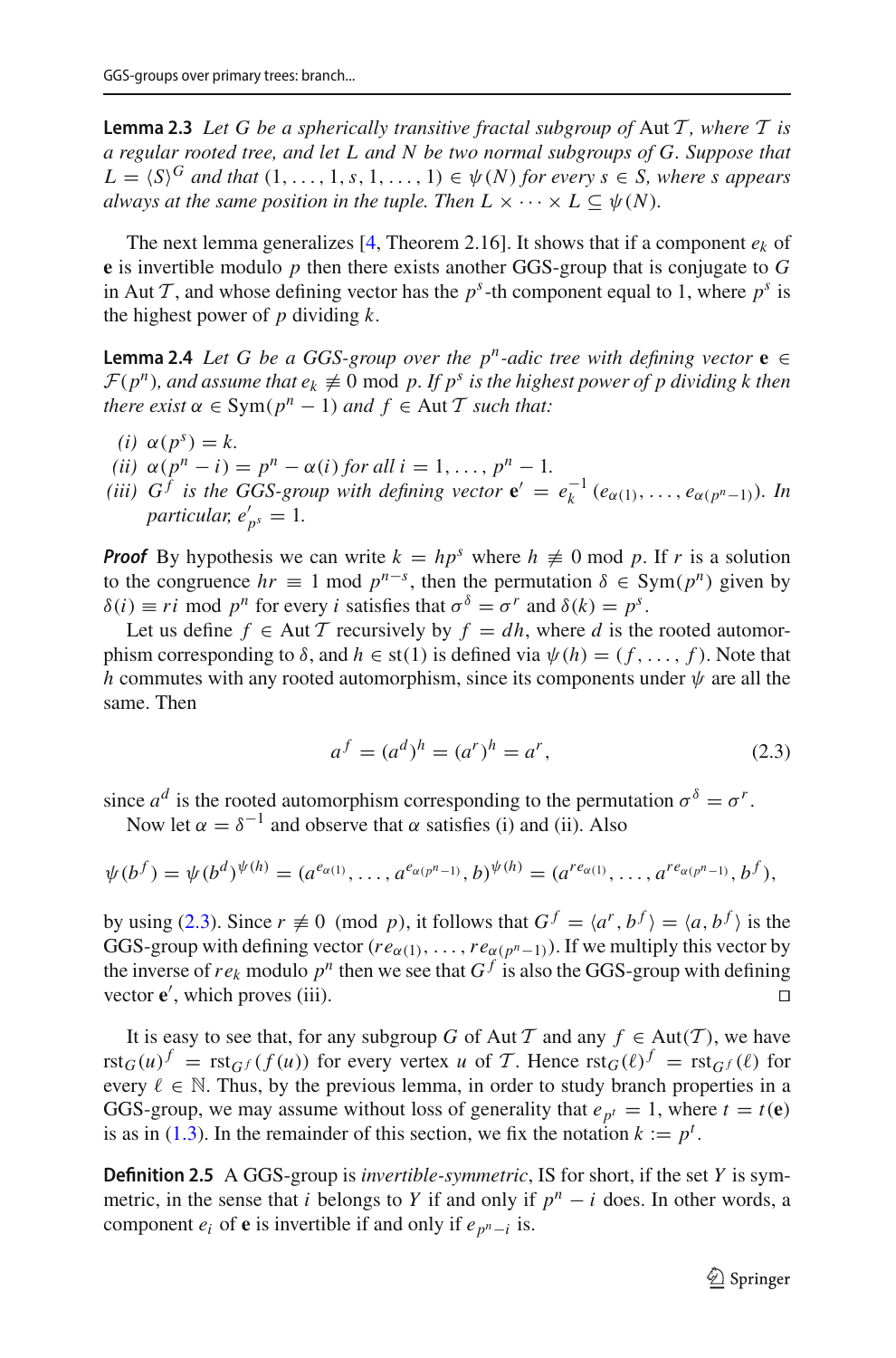We start our analysis of branch structures in GGS-groups by dealing with the case when *G* is not IS. We assume that  $e_k = 1$ , and then  $q := e_{p^n - k} \equiv 0 \mod p$  by (ii) of Lemma [2.4.](#page-6-1) We define a sequence  $\{g_i\}_{i>0}$  of automorphisms of  $\mathcal T$  by means of

<span id="page-7-0"></span>
$$
\psi(g_i) = (1, \dots, 1, [a, b], 1, \dots, 1) \cdot (1, \dots, 1, [b^{q^i}, a^{q^{i+1}}], 1, \dots, 1), \quad (2.4)
$$

<span id="page-7-3"></span>where the non-trivial components appear in the *k*-th position and in the  $(p^n - 2ik)$ -th position, respectively, the latter being understood modulo *pn*.

**Lemma 2.6** *The sequence*  ${g_i}_{i\geq0}$  *defined in* [\(2.4\)](#page-7-0) *is contained in* st<sub>*G*</sub>(1)<sup>'</sup>.

*Proof* Since  $\psi([b, b_k]) = (1, \ldots, 1, [a, b], 1, \ldots, 1, [b, a^q])$ , where the non-trivial components are at positions *k* at  $p^n$ , we have  $g_0 = [b, b_k]$ . Similarly,

<span id="page-7-1"></span>
$$
\psi([b^{q^i}, b_k^{q^{i-1}}]^{a^{-(2i-1)k}}) = (1, \dots, 1, [a^{q^i}, b^{q^{i-1}}], 1, \dots, 1) \cdot (1, \dots, 1, [b^{q^i}, a^{q^i}], 1, \dots, 1),
$$
\n(2.5)

where the non-trivial components appear at positions  $p^n - (2i-2)k$  and  $p^n - (2i-1)k$ , respectively, and

<span id="page-7-2"></span>
$$
\psi([b^{q^i}, b^{q^i}]^{a^{-2ik}}) = (1, \dots, 1, [a^{q^i}, b^{q^i}], 1, \dots, 1) \cdot (1, \dots, 1, [b^{q^i}, a^{q^{i+1}}], 1, \dots, 1),
$$
\n(2.6)

with non-trivial components at positions  $p^n - (2i - 1)k$  and  $p^n - 2ik$ . By combining  $(2.4)$ ,  $(2.5)$ , and  $(2.6)$ , one can readily check that

$$
g_i = g_{i-1} [b^{q^i}, b_k^{q^{i-1}}]^{a^{-(2i-1)k}} [b^{q^i}, b_k^{q^i}]^{a^{-2ik}}
$$

for all  $i \geq 1$ . Thus  $g_i \in \text{st}_G(1)'$  by induction on *i*.

<span id="page-7-4"></span>The following result is a consequence of the previous lemma.

**Theorem 2.7** If G is not IS then  $\psi$ (st<sub>G</sub>(1)') = G'  $\times \cdots \times G'$ . In particular, G is *regular branch over G*- *.*

*Proof* The inclusion  $\subseteq$  is obvious since G is self-similar, so we only need to prove ⊃. Let  $g_i$  be defined as in [\(2.4\)](#page-7-0). Since  $o(b) = p^n$  and *q* is divisible by *p*, we have  $[b^{q^n}, a^{q^{n+1}}] = 1$ . Thus  $\psi(g_n)$  has all components equal to 1 with the exception of the component at position *k*, which is equal to [*a*, *b*]. Since  $g_n \in \text{st}_G(1)'$  by Lemma [2.6](#page-7-3) and  $G' = \langle [a, b] \rangle^G$ , the desired inclusion follows from Lemma [2.3.](#page-5-1)

After having proved Theorem [2.7,](#page-7-4) we next assume that *G* is IS. We continue our analysis of branch structures by considering the case when *Y* is not maximal, that is, when  $Y \subsetneq \{p^t, 2p^t, \ldots, p^n - p^t\}.$ 

Let *h* be the smallest integer in  $\{1, \ldots, p^{n-t} - 1\}$  such that  $hk \notin Y$ . Note that *h* ≥ 2. Then we set *q* :=  $e_{p^n-hk}$ , *y* :=  $e_{p^n-(h-1)k}$ , and *z* :=  $e_{p^n-k}$ ; in other words,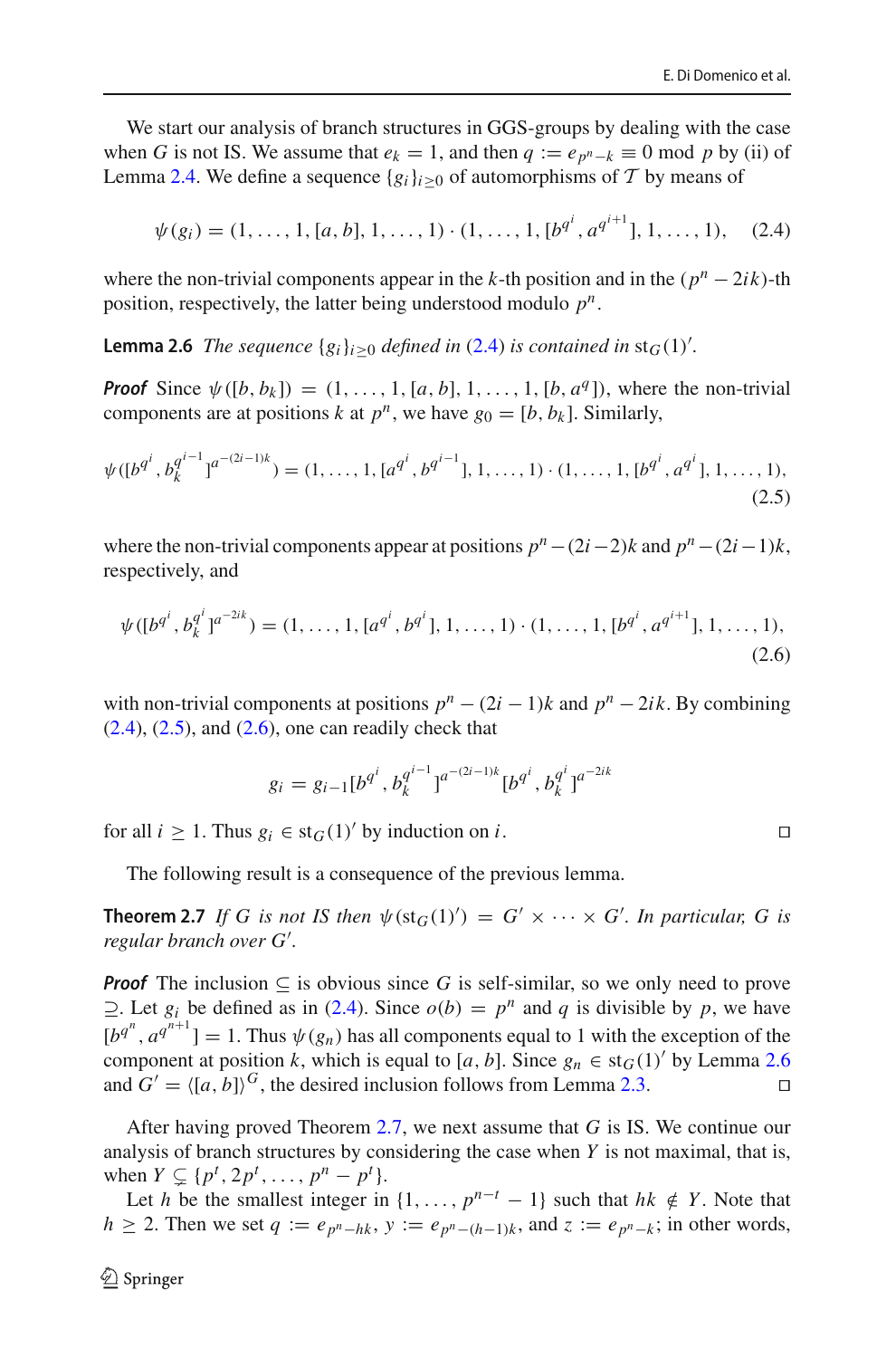*q*, *y* and *z* are the symmetrical components of  $e_{hk}$ ,  $e_{(h-1)k}$  and  $e_k$ . Thus *p* divides *q*, and *y* and *z* are invertible modulo *p*. In this case we define a sequence  ${g_i}_{i>0}$  of automorphisms of *T* as follows:

<span id="page-8-0"></span>
$$
\psi(g_i) = (1, \dots, 1, [a, b, a], 1, \dots, 1) \cdot (1, \dots, 1, [b^{z^i}, a^{z^{i+1}}, a^{q^{2i+1}y^{-(2i+1)}}], 1, \dots, 1),
$$
\n(2.7)

<span id="page-8-1"></span>where the non-trivial components are the *k*-th and the  $(p^n - 2ik)$ -th.

**Lemma 2.8** *The sequence*  ${g_i}_{i>0}$  *defined in* [\(2.7\)](#page-8-0) *is contained in*  $\gamma_3(st_G(1))$ *.* 

*Proof* It is easy to see that  $g_0 = [b, b_k, b_{hk}^{y^{-1}}]$ . We claim that  $g_i = g_{i-1}c_1^{-1}c_2$ , where

$$
c_1 = [b_k^{z^{i-1}}, b^{z^i}, b_{hk}^{q^{2i-1}y^{-2i}}]^{a^{-(2i-1)k}}
$$

and

$$
c_2 = [b^{z^i}, b_k^{z^i}, b_{hk}^{q^{2i}y^{-(2i+1)}}]^{a^{-2ik}}.
$$

Then  $g_i$  belongs to  $\gamma_3(st_G(1))$  by induction on *i*.

The claim follows immediately from  $(2.7)$  by taking into account that

$$
\psi(c_1) = (1, \dots, 1, [b^{z^{i-1}}, a^{z^i}, a^{q^{2i-1}y^{-(2i-1)}}], 1, \dots, 1)
$$

$$
\cdot (1, \dots, 1, [a^{z^i}, b^{z^i}, a^{q^{2i}y^{-2i}}], 1, \dots, 1),
$$

where the non-trivial components appear in positions  $p^n - (2i-2)k$  and  $p^n - (2i-1)k$ , and that

$$
\psi(c_2) = (1, \ldots, 1, [a^{z^i}, b^{z^i}, a^{q^{2i}y^{-2i}}], 1, \ldots, 1)
$$

$$
(1, \ldots, 1, [b^{z^i}, a^{z^{i+1}}, a^{q^{2i+1}y^{-(2i+1)}}], 1, \ldots, 1),
$$

with non-trivial components  $p^n - (2i - 1)k$  and  $p^n - 2ik$ .

**Theorem 2.9** *If G is IS and Y is not maximal, then*  $\psi(\gamma_3(\text{st}_G(1))) = \gamma_3(G) \times \cdots \times$  $\gamma_3(G)$ *. In particular, G is regular branch over*  $\gamma_3(G)$ *.* 

*Proof* Since *p* divides *q* and *a* has order  $p^n$ , for large enough *i* we have

$$
\psi(g_i) = (1, \ldots, 1, [a, b, a], 1, \ldots, 1),
$$

where  $[a, b, a]$  appears in the *k*-th component. Also  $g_i \in \gamma_3(st_G(1))$  by Lemma [2.8.](#page-8-1) Moreover, since *z* is invertible modulo *p*,

$$
\psi(b_k^{z^{-1}}b_{-k}^{-1})=(\ldots,b^{z^{-1}}a^{-e_{2k}},\ldots,1)
$$

 $\mathcal{D}$  Springer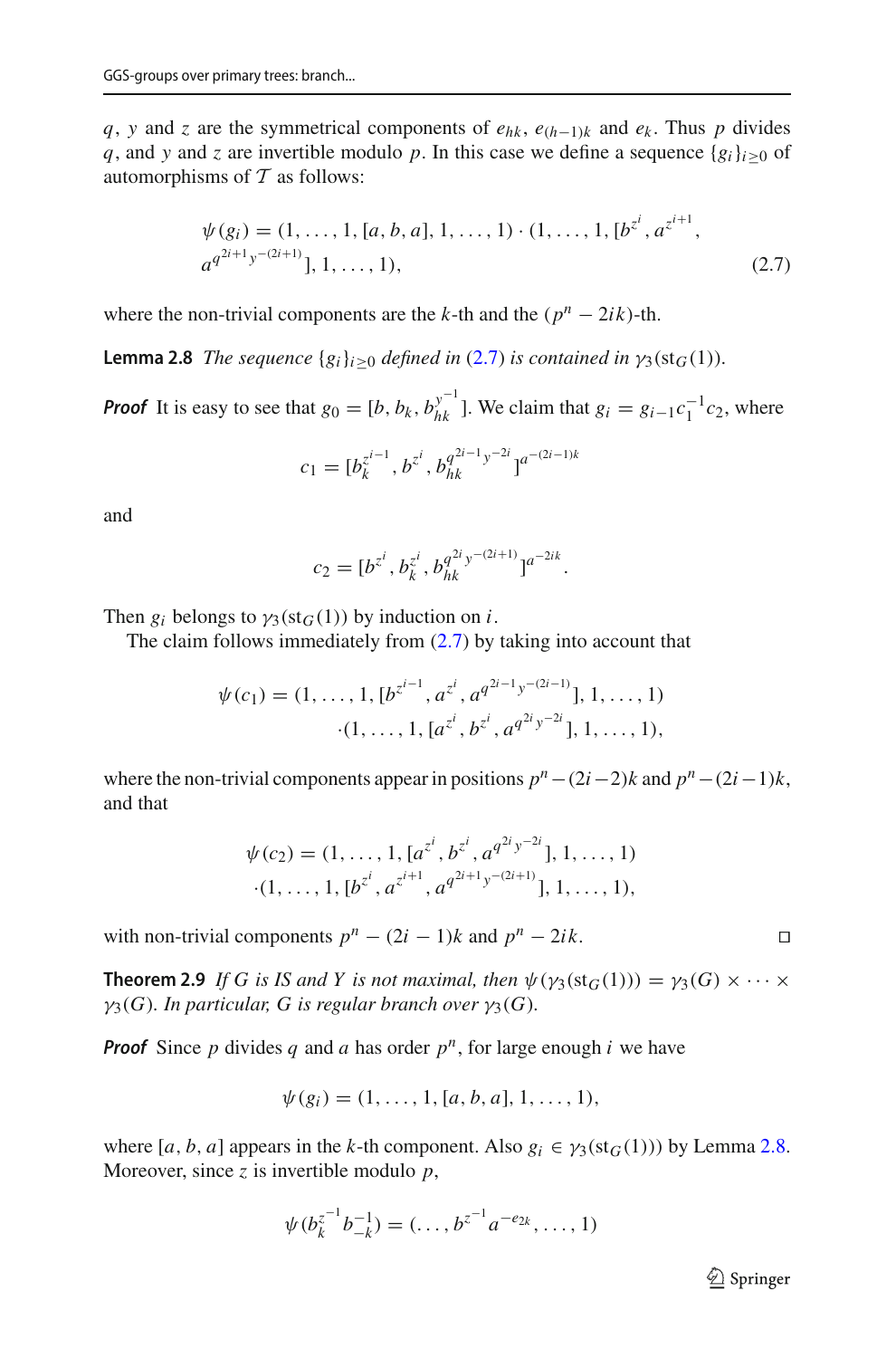where the first displayed component is the *k*-th one. Hence

$$
\psi([b, b_k, b_k^{z^{-1}}b_{-k}^{-1}]) = (1, \ldots, 1, [a, b, b^{z^{-1}}a^{-e_{2k}}], 1, \ldots, 1)
$$

where the non-trivial component appears in position *k*. Since  $G = \langle a, b^{z^{-1}} a^{-e_{2k}} \rangle$  then

$$
\gamma_3(G) = \langle [a, b, a], [a, b, b^{z^{-1}} a^{-e_{2k}}] \rangle^G,
$$

and the result follows from Lemma [2.3.](#page-5-1)

We now consider the case when *Y* is maximal. In this case *G* is trivially IS.

**Theorem 2.10** *Suppose that Y is maximal. If there exists*  $m \in Y \setminus \{k, p^n - k\}$  *such that*

$$
\delta_m := \det \begin{pmatrix} e_{m-k} & e_m \\ e_m & e_{m+k} \end{pmatrix} \not\equiv 0 \bmod p
$$

*then*  $\psi(\gamma_3(\text{st}_G(1))) = \gamma_3(G) \times \cdots \times \gamma_3(G)$ *. In particular, G is regular branch over*  $\nu_3(G)$ .

*Proof* In the following formulas the displayed components are the *k*-th and the last one. We observe that

$$
\psi(b_{-m}^{e_{m-k}}b_{-m+k}^{-e_m})=(\ldots,a^{\delta_m},\ldots,1).
$$

Since by hypothesis  $\delta_m$  is invertible modulo  $p^n$ , there exists  $g \in st_G(1)$  such that  $\psi(g) = (\ldots, a, \ldots, 1)$ . On the other hand,

$$
\psi(b_k b_{-k}^{-e_{p^n-k}}) = (\ldots, ba^{-e_{2k}e_{p^n-k}}, \ldots, 1)
$$

and so by multiplying  $b_k b_{-k}^{-e_{p^n-k}}$  by a suitable power of *g* we can find  $h \in \text{st}_G(1)$  such that  $\psi(h) = (\ldots, b, \ldots, 1)$ . Consequently

$$
\psi([b, b_k, g]) = (1, \dots, 1, [a, b, a], 1, \dots, 1),
$$
  

$$
\psi([b, b_k, h]) = (1, \dots, 1, [a, b, b], 1, \dots, 1),
$$

and  $\psi(\gamma_3(st_G(1))) = \gamma_3(G) \times \cdots \times \gamma_3(G)$  by Lemma [2.3.](#page-5-1)

**Theorem 2.11** *Suppose that Y is maximal and that for all*  $m \in Y \setminus \{k, p^n - k\}$  *we have*

<span id="page-9-0"></span>
$$
\delta_m := \det \begin{pmatrix} e_{m-k} & e_m \\ e_m & e_{m+k} \end{pmatrix} \equiv 0 \text{ mod } p. \tag{2.8}
$$

*If*  $e \notin \mathcal{E}(p^n)$  *then*  $\psi(\gamma_3(st_G(1))) = \gamma_3(G) \times \cdots \times \gamma_3(G)$ *. In particular, G is regular branch over*  $\gamma_3(G)$ *.* 

 $\textcircled{2}$  Springer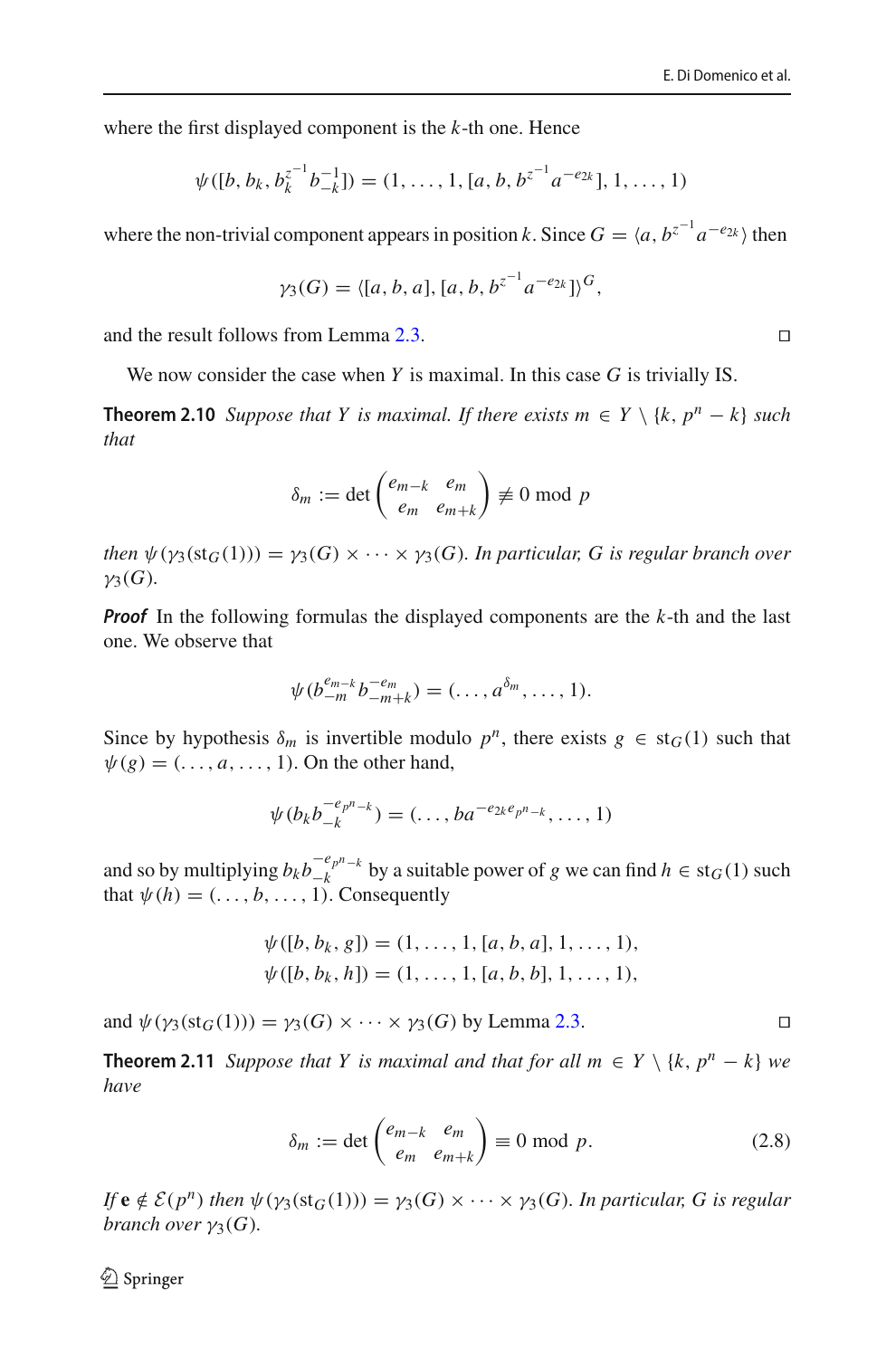*Proof* We first deal with the case where the condition on  $\delta_m$  in the statement holds vacuously. This happens if  $Y \subseteq \{k, p^n - k\}$ , or equivalently, if  $|Y| \le 2$ . It follows that  $k = p^{n-1}$  and  $p = 2$  or  $p = 3$ . Since  $e \notin \mathcal{E}(p^n)$ , we necessarily have  $p = 3$ and  $x := e_{3^n-k} \equiv 2 \pmod{3}$ . Let *y* be the inverse of *x* modulo 3<sup>*n*</sup>, so that  $y \equiv 2$ (mod 3). Then we have

$$
\psi([b_{2k}, b, bb_k^{-x}]) = (1, ..., 1, [a, b, ba^{-x^2}])
$$

and

$$
\psi([b_k^y, b, b_{2k}^y b^{-1}]) = (1, ..., 1, [a, b, a^y b^{-1}]).
$$

Now observe that  $\langle ba^{-x^2}, a^y b^{-1} \rangle = \langle ba^{-x^2}, a^{y-x^2} \rangle$  coincides with *G*, since  $y - x^2 \equiv$ 1 (mod 3). This proves that  $\psi(\gamma_3(st_G(1))) = \gamma_3(G) \times \cdots \times \gamma_3(G)$  in this case.

Next we assume that  $|Y| \geq 3$ . From [\(2.8\)](#page-9-0) we get

<span id="page-10-0"></span>
$$
e_{ik} \equiv e_{2k}^{i-1} \mod p \tag{2.9}
$$

for all  $i = 2, \ldots, p^{n-t} - 1$ . Since **e** is not constant modulo *p* for the indices in *Y*, it follows that  $e_{2k} \neq 1 \text{ mod } p$ .

We observe that

<span id="page-10-1"></span>
$$
\psi([b, b_k, b_k b_{-k}^{-e_{p^n-k}}]) = (1, \ldots, 1, [a, b, ba^{-e_{2k}e_{p^n-k}}], 1, \ldots, 1), \qquad (2.10)
$$

where the displayed component is the *k*-th one.

Now set  $g := b^e p^n - 3k b_{2k}^{-e} p^n - k$ . Note that the condition  $|Y| \ge 3$  implies that  $p^n > 3k$ , and so *epn*−3*<sup>k</sup>* is a well defined entry of **e**. Then

$$
\psi(g) = (\ldots, a^{e_{p^n-3k} - e_{p^n-k}^2}, \ldots, 1, \ldots),
$$

where the displayed components are the *k*-th one and the  $(p^n - k)$ -th one. If y is the inverse of  $e_{2k}$  modulo  $p^n$ , we get

<span id="page-10-2"></span>
$$
\psi([b_{-k}^y, b_k, g]) = (1, \dots, 1, [a, b, a^{e_{p^n - 3k} - e_{p^n - k}^2}], 1, \dots, 1),
$$
 (2.11)

where the only non-trivial component is the *k*-th one.

Let  $s := p^{n-t}$ . By [\(2.9\)](#page-10-0) and Fermat's Little Theorem, we have

$$
e_{p^{n}-3k} - e_{p^{n}-k}^{2} = e_{(s-3)k} - e_{(s-1)k}^{2} \equiv e_{2k}^{s-4} - e_{2k}^{2(s-2)} \equiv e_{2k}^{-3} (1 - e_{2k}) \not\equiv 0 \mod p,
$$

since  $e_{2k} \not\equiv 1 \pmod{p}$ . Hence  $\{a^{e_{p^n-3k}-e_{p^n-k}^2}, ba^{-e_{2k}e_{p^n-k}}\}$  is a generating set of *G*, and the result follows from  $(2.10)$  and  $(2.11)$ .

After these preliminary results we can now prove Theorem [1.](#page-3-0)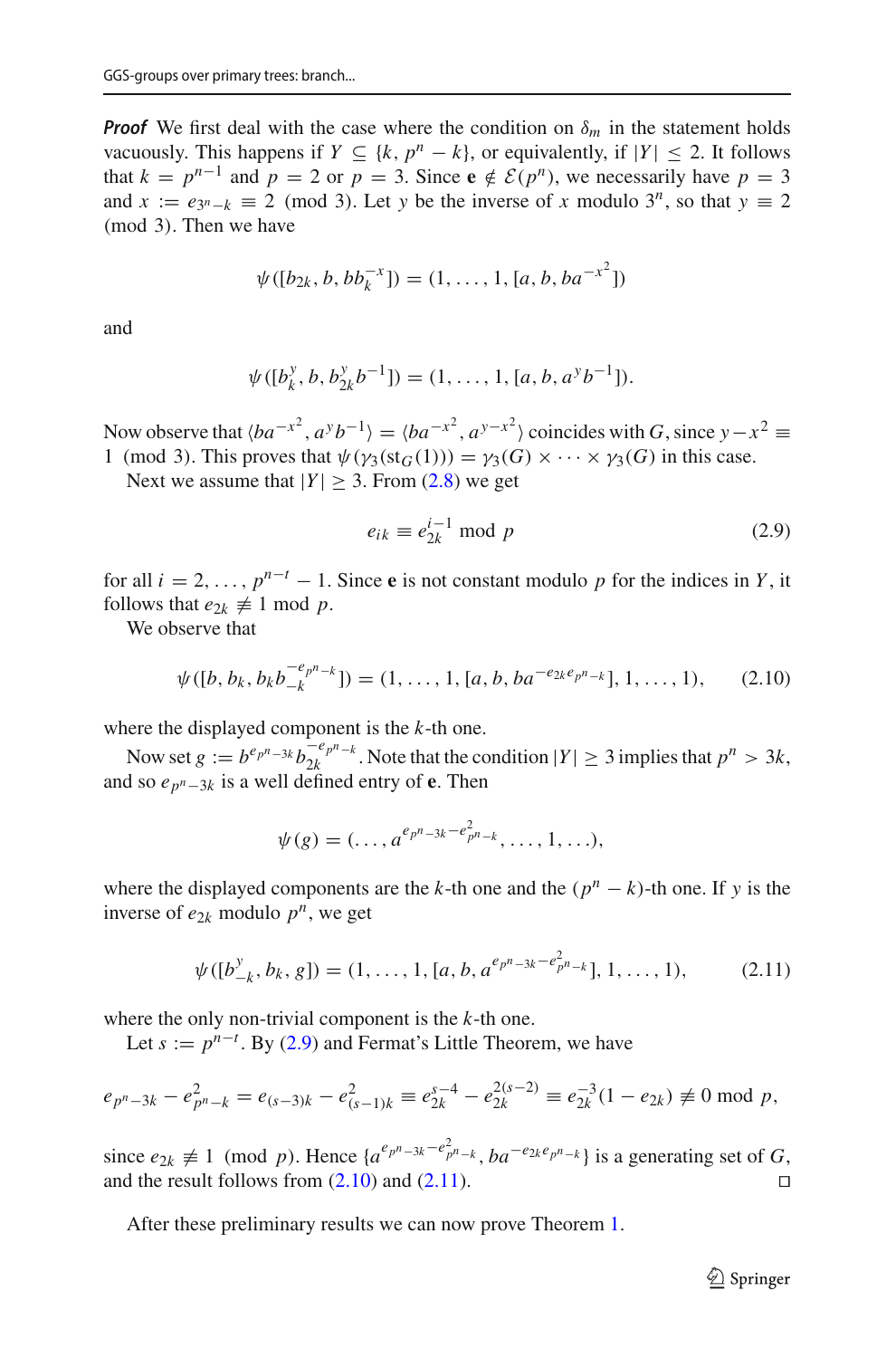*Proof of Theorem* [1](#page-3-0) We first prove (ii). So we assume that  $e \notin \mathcal{E}(p^n)$ . By the previous theorems in this section, *G* is regular branch over *G*<sup> $\prime$ </sup> or  $\gamma_3(G)$ . If *G* is regular branch over *G'*, we know that  $\psi$ (st<sub>*G*</sub>(1)') = *G'* × ··· × *G'*. Since the stabilizer of every vertex in the first level coincides with  $st<sub>G</sub>(1)$  and *G* is fractal by Lemma [2.2,](#page-5-0) it follows that  $\psi$ (st<sub>G</sub>(1)) is a subdirect product of  $G \times \cdots \times G$ . It immediately follows that  $\psi(\gamma_3(st_G(1))) = \gamma_3(G) \times \cdots \times \gamma_3(G)$ , and *G* is also regular branch over  $\gamma_3(G)$ . This completes the proof of (ii).

Now we assume that  $e \notin \mathcal{E}'(2^n)$  and prove (i). If *G* is not IS, then it is regular branch over *G*- by Theorem [2.7.](#page-7-4) Consequently

$$
\psi(\text{st}_G(1)'') = G'' \times \cdots \times G'',
$$

and *G* is weakly regular branch over  $G''$ . Let us now suppose that *G* is IS. For every  $g_1, g_2 \in G$  there exist  $h_1, h_2 \in st_G(1)$  such that the *k*-th components of  $\psi(h_1)$  and  $\psi(h_2)$  are  $g_1$  and  $g_2$ , respectively. Then

$$
\psi([[b, b_k]^{h_1}, [b_k, b_{2k}]^{h_2}]) = (1, \ldots, 1, [[a, b]^{g_1}, [b, a^{e_{p^n-k}}]^{g_2}], 1, \ldots, 1),
$$

where the non-trivial component is at the *k*-th position. Here we need to use that  $2k \neq p^n$ , since **e** ∉  $\mathcal{E}'(2^n)$ . Now since *G* is IS, the component  $e_{p^n-k}$  is not divisible by *p*. Thus the sets  $\{[a, b]^{g_1} \mid g_1 \in G\}$  and  $\{[b, a^{e_p n-k}]^{g_2} \mid g_2 \in G\}$  are generating sets for *G'*. Then  $G'' = \langle [[a, b]^{g_1}, [b, a^{e_{p^n-k}}]^{g_2} ] \mid g_1, g_2 \in G \rangle^G$  and thus *G* is weakly regular branch over  $G''$  by Lemma [2.3.](#page-5-1)

<span id="page-11-0"></span>We can deduce an improved version of Vovkivsky's result from Theorem [1.](#page-3-0)

**Corollary 2.12** *Let G be a periodic GGS-group over the pn-adic tree. Then G is regular branch over*  $\gamma_3(G)$ *.* 

*Proof* It suffices to show that  $e \notin \mathcal{E}(p^n)$ . Otherwise all  $e_{ip^t}$  have the same (non-zero) value modulo *p*, for  $i = 1, ..., p^{n-t} - 1$ . Now since *G* is periodic, from [\(1.1\)](#page-2-0) we get

$$
S_t = e_{p^t} + e_{2p^t} + \dots + e_{p^n - p^t} = (p^{n-t} - 1)e_{p^t} \equiv 0 \pmod{p}.
$$

This implies that  $e_{p^t} \equiv 0 \pmod{p}$ , which is a contradiction.

<span id="page-11-1"></span>We close this section by showing that *G* is also regular branch over  $\gamma_3(G)$  in some special cases with **e**  $\in \mathcal{E}(p^n)$ .

**Theorem 2.13** *Suppose that* **e** *is constant on Y and constant equal to* 0 *outside Y , without* **e** *being constant. Then* G *is a regular branch group over*  $\gamma_3(G)$ *.* 

*Proof* We have

<span id="page-11-2"></span>
$$
\psi([b, a]) = (b, 1, \dots, 1, a^{-1}, a, 1, \dots, 1, a^{-1}, a, 1, \dots, 1, b^{-1}), \quad (2.12)
$$

where the components equal to  $a^{-1}$  are those in positions multiple of k. From the assumptions about **e**, we have  $e_1 = 0$ , and by taking the commutator of  $(2.12)$  with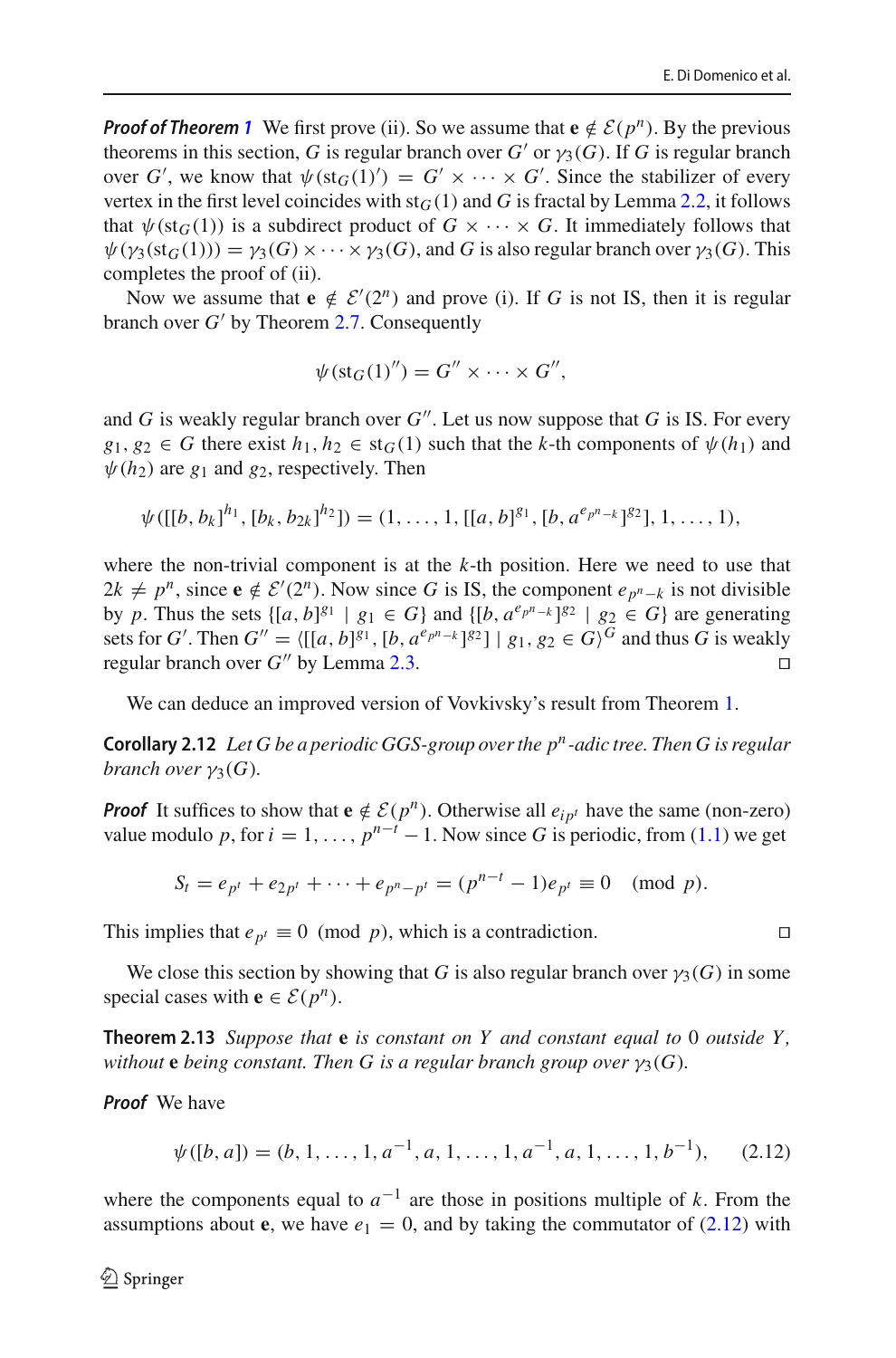$\psi(b)$ , it follows that  $[b, a, b] = 1$ . Hence  $\gamma_3(G) = \langle [a, b, a] \rangle^G$ . Now the result follows from

$$
\psi([b, b_k, b]) = (1, \ldots, 1, [a, b, a], 1, \ldots, 1, [b, a, b]) = (1, \ldots, 1, [a, b, a], 1, \ldots, 1).
$$

 $\Box$ 

## **3 GGS-groups with constant defining vector**

In this section we prove that the GGS-groups with constant defining vector are not branch, as in the case of the *p*-adic tree. Note that, by Theorem [1,](#page-3-0) they are weakly branch unless  $p^n = 2$ .

In the following,  $G$  denotes the GGS-group defined on the  $p^n$ -adic tree by the vector  $\mathbf{e} = (1, \ldots, 1)$ . We introduce the subgroup  $K = \langle ba^{-1} \rangle^{\mathcal{G}}$  of  $\mathcal{G}$ , and we set  $y_0 = ba^{-1}$ and  $y_i = y_0^{a^i}$  for all  $i \in \mathbb{Z}$ . Then  $y_i = y_j$  if  $i \equiv j \pmod{p^n}$ . One can easily check that

$$
y_{p^n-1}y_{p^n-2}\cdots y_1y_0=1.
$$

Also  $G/K = \langle aK \rangle = \langle bK \rangle$ , and consequently  $G' \leq K$  and  $|G : K| = p^n$ . The following lemma generalizes [\[4](#page-16-5), Lemma 4.2] to the case  $n > 1$ , and it can be proved similarly.

<span id="page-12-2"></span>**Lemma 3.1** *The following hold:*

- *(i)*  $K = \langle y_0, \ldots, y_{p^n-1} \rangle$ .
- *(ii)*  $K' \times \cdots \times K' \subseteq \psi(K') \subseteq \psi(\mathcal{G}') \subseteq K \times \cdots \times K$ . In particular  $\mathcal{G}$  is weakly *regular branch over K*- *.*

<span id="page-12-1"></span>**Proposition 3.2** *We have*  $\text{st}_{\mathcal{G}}(1)' = \text{st}_{\mathcal{G}}(2)$ *.* 

*Proof* From [\(2.2\)](#page-4-1) we get  $\text{st}_{G}(1)' = \{ [b_i, b_j] | i, j = 1, ..., p^n \}^G \leq \text{st}_{G}(2)$ . For the reverse inclusion, let  $g \in \text{st}_{\mathcal{G}}(2)$  be arbitrary. We can write  $g = hg'$ , where  $g' \in \text{st}_{G}(1)'$ and *h* is of the form

$$
h = b_1^{k_1} b_2^{k_2} \cdots b_{p^n}^{k_{p^n}},
$$

for some integers  $k_i$ . Observe that  $\psi(h)$  is given by the vector

$$
(b^{k_1}a^{k_2+\cdots+k_{p^n}},a^{k_1}b^{k_2}a^{k_3+\cdots+k_{p^n}},\ldots,a^{k_1+\cdots+k_{p^n-2}}b^{k_{p^{n-1}}}a^{k_{p^n}},a^{k_1+\cdots+k_{p^n-1}}b^{k_{p^n}}).
$$

Since  $h = g(g')^{-1} \in \text{st}_G(2)$  and *a* has order  $p^n$  modulo st $g(1)$ , if we set  $S =$  $k_1 + \cdots + k_{p^n}$ , then  $S - k_i \equiv 0 \mod p^n$  for  $i = 1, \ldots, p^n$ . From these congruences it readily follows that  $k_i \equiv 0 \mod p^n$  for all *i*, and consequently  $g = g' \in \text{st}_{\mathcal{G}}(1)'$ , as desired.  $\Box$ 

<span id="page-12-0"></span>The following result generalizes [\[4](#page-16-5), Lemma 4.4].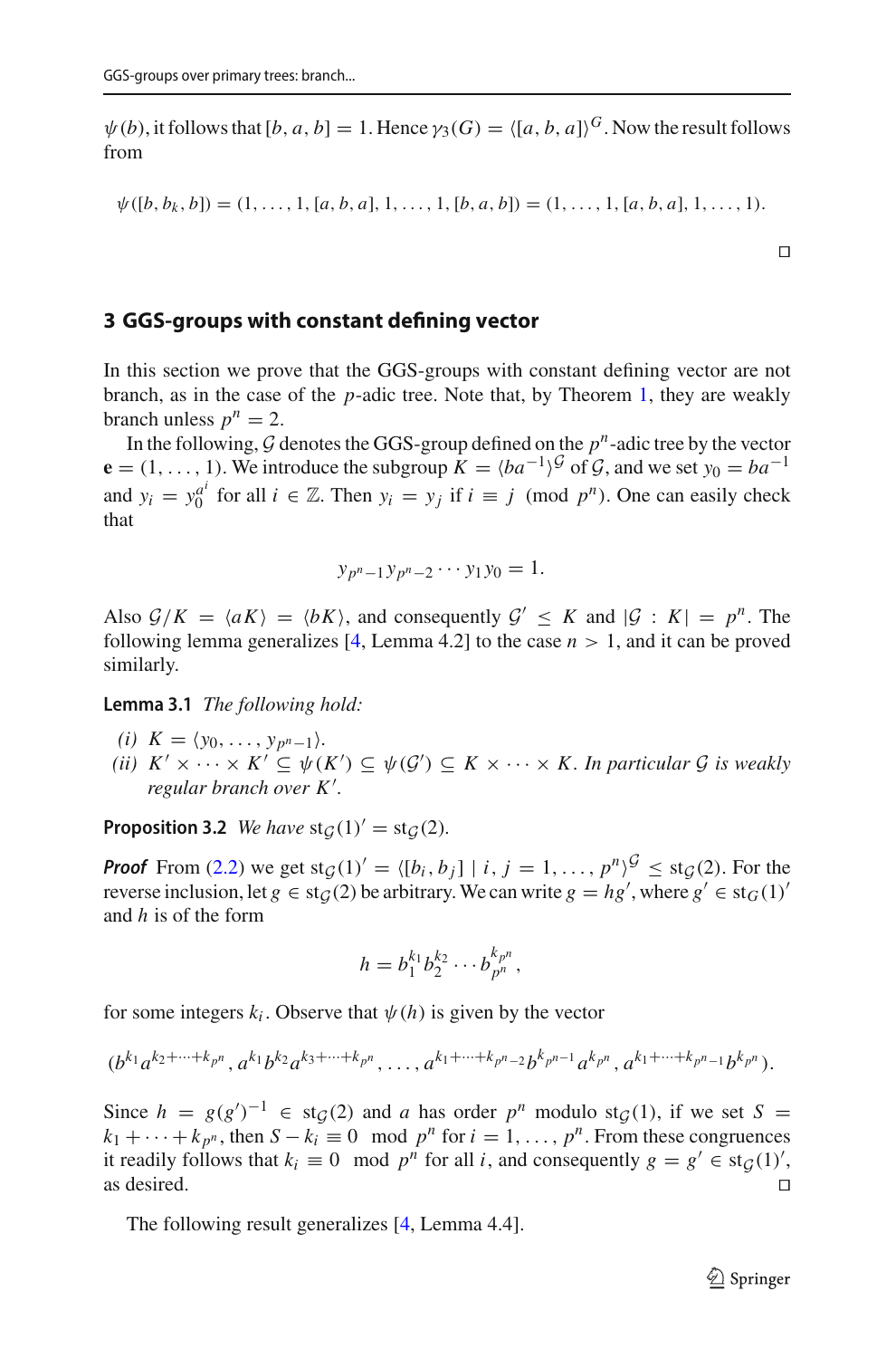**Proposition 3.3** *Let*  $g \in \text{st}_G(1)$  *and write*  $\psi(g) = (g_1, \ldots, g_p^n)$ *. Then the following hold:*

*(i) If*  $g \in \mathcal{G}'$  then  $\prod_{i=1}^{p^n} g_i \in K'$ . *(ii) If*  $g \in K'$  *then*  $\prod_{i=1}^{p^n-1} g_i^a g_i^{a^2} \cdots g_i^{a^i} \in K'.$ 

*Proof* (i) For every  $h \in \text{st}_{G}(1)$  we define  $\pi(h) = \prod_{i=1}^{p^n} h_i$ , where  $\psi(h) =$  $(h_1, \ldots, h_{p^n})$ . Since  $\text{st}_{\mathcal{G}}(1) = \langle b_i | i = 1, \ldots, p^n \rangle$  and

$$
\pi(b_i) = a^{i-1}ba^{p^n - i} = (ba^{-1})^{a^{-i+1}} = y_{-i+1} \in K,
$$

it follows that  $\pi(\text{st}_{\mathcal{G}}(1)) \subseteq K$ . Then the map  $\overline{\pi}$  :  $\text{st}_{\mathcal{G}}(1) \to K/K'$  given by  $\overline{\pi}(h) =$  $\pi(h)K'$  is a group homomorphism, and since ker  $\overline{\pi}$  is clearly invariant under conjugation by *a*, we have ker  $\overline{\pi} \leq \mathcal{G}$ . Now observe that  $\psi([a, b]) = (b^{-1}a, 1, \ldots, 1, a^{-1}b)$ implies that  $[a, b] \in \text{ker } \pi$ . Hence  $\mathcal{G}' = \langle [a, b] \rangle^{\mathcal{G}} \leq \text{ker } \overline{\pi}$  and (i) follows.

(ii) This can be proved exactly as in [\[4](#page-16-5), Lemma 4.4].  $\square$ 

<span id="page-13-2"></span>**Corollary 3.4** *Let*  $g \in K'$  st $G(\ell)$  *for some*  $\ell \in \mathbb{N}$ *. If*  $\psi(g) = (x, 1, \ldots, 1, y)$  *then both x* and *y* lie in  $K'$  st $_G(\ell-1)$ *.* 

*Proof* Part (i) of Proposition [3.3](#page-12-0) implies that  $xy \in K'$  st $g(\ell - 1)$ , and part (ii) that  $x^a \in K'$  st $g(\ell - 1)$ . Thus  $x, y \in K'$  st $g(\ell - 1)$ .

<span id="page-13-3"></span>**Lemma 3.5** *For every*  $\ell \geq 2$  *the quotient*  $Q_{\ell} = \mathcal{G}/K'$  st $\mathcal{G}(\ell)$  *is a p-group of class*  $\ell$ *and order*  $p^{(\ell+1)n}$ *.* 

*Proof* It is obvious that  $Q_\ell$  is a finite *p*-group, since  $G/\text{st}_G(\ell)$  is so. The lemma will be proved if we show that  $|Q_\ell : Q'_\ell| = p^{2n}$ , that  $|\gamma_i(Q_\ell) : \gamma_{i+1}(Q_\ell)| = p^n$  for  $2 \leq i \leq \ell$ , and that  $\gamma_{\ell+1}(Q_{\ell}) = 1$ .

First of all, observe that  $Q_{\ell}/Q_{\ell}' \cong G/G'$  st $_G(\ell) = G/G' \cong C_{p^n} \times C_{p^n}$ , by using that  $\text{st}_{\mathcal{G}}(2) \leq \mathcal{G}'$  from Proposition [3.2,](#page-12-1) and Theorem [2.1.](#page-5-2) Hence

<span id="page-13-0"></span>
$$
\exp \gamma_i (Q_\ell) / \gamma_{i+1} (Q_\ell) \mid \exp Q_\ell / Q'_\ell = p^n \tag{3.1}
$$

for every  $i > 2$ .

Let us use the bar notation modulo *K*' st $g(\ell)$ . Then  $Q'_{\ell} = \langle [b, \overline{a}], \gamma_3(Q_{\ell}) \rangle$ . Since  $A_{\ell} = K/K'$  st $_G(\ell)$  is an abelian normal subgroup of  $Q_{\ell}$  and  $Q_{\ell} = \langle \overline{a}, A_{\ell} \rangle = \langle b, A_{\ell} \rangle$ , it follows that

<span id="page-13-1"></span>
$$
\gamma_i(Q_\ell) = \langle [\overline{b}, \overline{a}, \overline{b}, \overline{\cdot} \cdot \cdot^2, \overline{b}], \gamma_{i+1}(Q_\ell) \rangle = \langle [\overline{b}, \overline{a}, \overline{\cdot} \cdot \cdot^1, \overline{a}], \gamma_{i+1}(Q_\ell) \rangle \tag{3.2}
$$

for every  $i \ge 2$ . From [\(3.1\)](#page-13-0) we get  $|\gamma_i(Q_\ell)| \le \gamma_{i+1}(Q_\ell)| \le p^n$  for  $i \ge 2$ . Hence the proof will be complete if we show that:

(1)  $[b, a, b, \frac{\ell-1}{\ldots}, b] \in K' \text{st}_{\mathcal{G}}(\ell).$ (2)  $[b, a, b, \frac{\ell-2}{\ldots}, b]^{p^{n-1}} \notin K' \text{st}_{\mathcal{G}}(\ell).$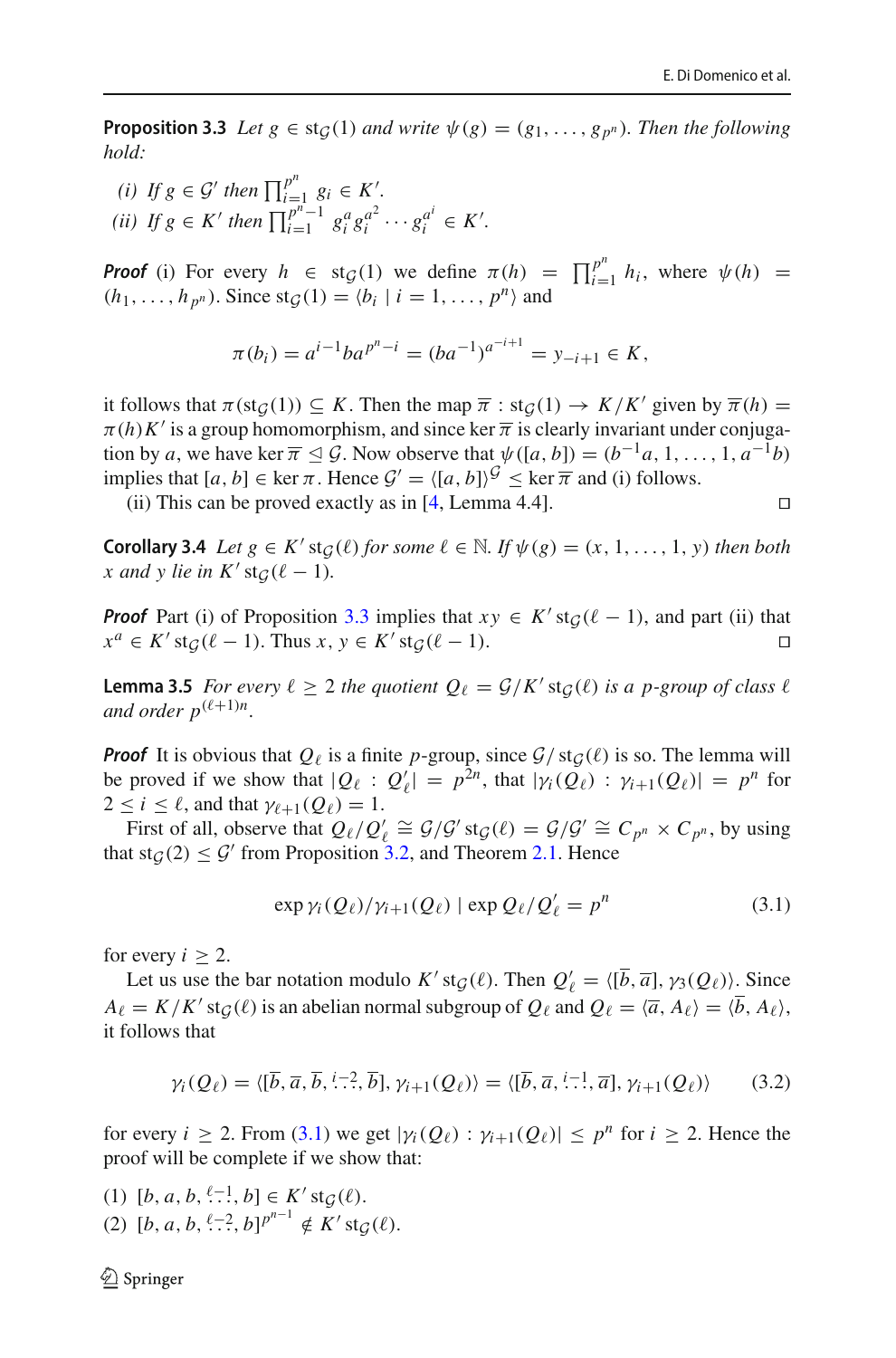for every  $\ell \geq 2$ . Indeed (1) then shows that  $\gamma_{\ell+1}(Q_{\ell}) = 1$ , while (2) shows that  $|\gamma_i(Q_\ell) : \gamma_{i+1}(Q_\ell)| \geq |\gamma_i(Q_i) : \gamma_{i+1}(Q_i)| \geq p^n$ , by applying it with *i* in the place of  $\ell$ . Note that, according to [\(3.2\)](#page-13-1), (1) is equivalent to  $[b, a, \dots, a] \in K'$  st $\mathcal{G}(\ell)$  and (2) is equivalent to  $[b, a, \stackrel{\ell-1}{\ldots}, a]^{p^{n-1}} \notin K'$  st $\mathcal{G}(\ell)$ .

We prove (1) and (2) by induction on  $\ell \geq 2$ . Suppose first that  $\ell = 2$ . We have

$$
\psi([b, a]) = \psi(b^{-1}b^a) = (a^{-1}b, 1, \dots, 1, b^{-1}a)
$$

and

<span id="page-14-0"></span>
$$
\psi([b, a, b]) = ([a^{-1}b, a], 1, \dots, 1, [b^{-1}a, b]) = ([b, a], 1, \dots, 1, [a, b]).
$$
 (3.3)

The latter shows that  $[b, a, b] \in \text{st}_G(2)$  and (1) holds for  $m = 2$ . On the other hand, if  $[b, a]^{p^{n-1}} \in K'$  st $\mathcal{G}(2)$  then Corollary [3.4](#page-13-2) implies that  $(b^{-1}a)^{p^{n-1}} \in K'$  st $\mathcal{G}(1) =$ st<sub>*G*</sub>(1). Since  $(b^{-1}a)^{p^{n-1}} \equiv a^{p^{n-1}} \pmod{st_G(1)}$ , this is a contradiction and (2) holds for  $\ell = 2$ .

Now we assume that  $\ell \geq 3$ . From [\(3.3\)](#page-14-0), we get

<span id="page-14-1"></span>
$$
\psi([b, a, b, \dots, b]) = ([b, a, \dots, a], 1, \dots, 1, [a, b, \dots, b])
$$
\n(3.4)

for every  $i > 1$ . Thus, by the induction hypothesis,

$$
\psi([b, a, b, \stackrel{\ell-1}{\ldots}, b]) \in (K' \operatorname{st}_{\mathcal{G}}(\ell-1) \times \cdots \times K' \operatorname{st}_{\mathcal{G}}(\ell-1)) \cap \operatorname{im} \psi.
$$

Now observe that

$$
(K' \operatorname{st}_{\mathcal{G}}(\ell - 1) \times \cdots \times K' \operatorname{st}_{\mathcal{G}}(\ell - 1)) \cap \operatorname{im} \psi
$$
  
=  $(K' \times \cdots \times K')(\operatorname{st}_{\mathcal{G}}(\ell - 1) \times \cdots \times \operatorname{st}_{\mathcal{G}}(\ell - 1)) \cap \operatorname{im} \psi$   
=  $(K' \times \cdots \times K')(\operatorname{st}_{\mathcal{G}}(\ell - 1) \times \cdots \times \operatorname{st}_{\mathcal{G}}(\ell - 1) \cap \operatorname{im} \psi)$   
 $\subseteq \psi(K')\psi(\operatorname{st}_{\mathcal{G}}(\ell)) = \psi(K' \operatorname{st}_{\mathcal{G}}(\ell)),$ 

where the second equality follows from Dedekind's Law and the inclusion from *G* being weakly regular branch over *K'*. Thus  $[b, a, b, \frac{\ell-1}{\ldots}, b] \in K' \text{st}_{\mathcal{G}}(\ell)$  and (1) holds. Now if  $[b, a, b, \frac{\ell-2}{2}, b]^{p^{n-1}} \in K' \text{st}_{\mathcal{G}}(\ell)$  then from [\(3.4\)](#page-14-1) and Corollary [3.4](#page-13-2) we get  $[b, a, \ell, 2, a]$ <sup>p<sub>n-1</sub></sup>  $\in K'$  st<sub> $G$ </sub>( $\ell - 1$ ), contrary to the induction hypothesis. This proves (2).

<span id="page-14-2"></span>Our next step is to determine the structure of the factor group  $\mathcal{G}/K'$ .

**Theorem 3.6** *The quotient*  $G/K'$  *is isomorphic to the semidirect product*  $\langle x \rangle \times \mathbb{Z}^{p^n-1}$ *, where the element x is of order p<sup>n</sup> and acts on* Z*pn*−<sup>1</sup> *via the companion matrix of the polynomial*  $X^{p^n-1} + X^{p^n-2} + \cdots + X + 1$ .

**Proof** Let *P* be the semidirect product in the statement of the theorem. We first study the lower central series of *P*. Set  $V = \mathbb{Z}^{p^n-1}$  and write  $(v_1, \ldots, v_{p^n-1})$  for the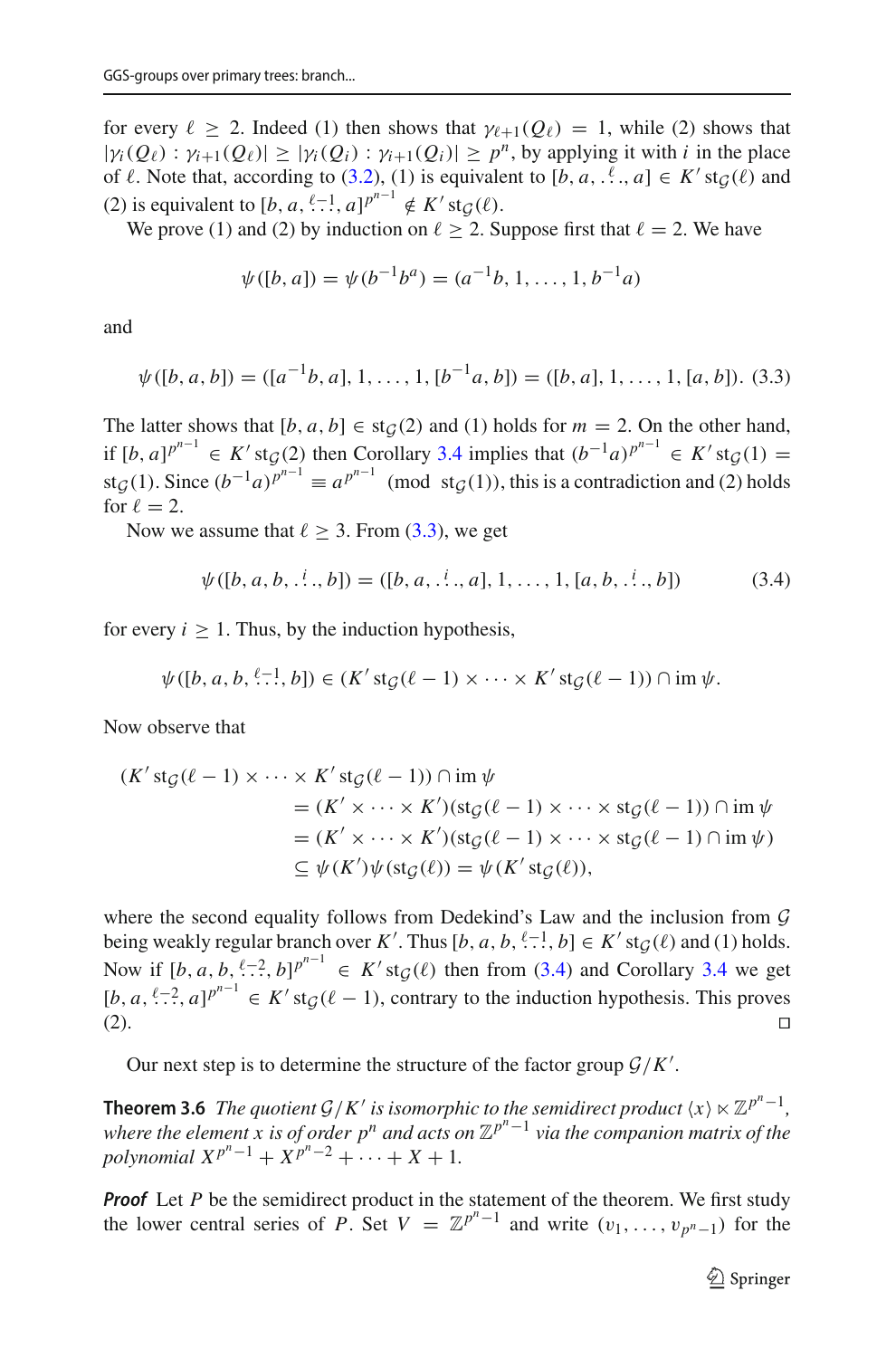canonical basis of *V*. Since we use right actions of groups, if *M* is the companion matrix of *f* (*X*) =  $X^{p^n-1} + X^{p^n-2} + \cdots + X + 1$ , then  $v^x = vM$  for every  $v ∈ V$ .

For every  $W \leq V$  that is normal in *P*, we have  $[W, P] = \{ [w, x] \mid w \in W \}$ , since *V* is abelian and the map  $v \mapsto [v, x]$  is a homomorphism on *V*. Since  $P/V$  is cyclic, we have  $P' = [V, P]$ , and consequently

$$
\gamma_i(P) = \{ [v, x, \stackrel{i-1}{\ldots}, x] \mid v \in V \} = \{ v(M - I)^{i-1} \mid v \in V \},
$$

where *I* stands for the identity matrix of order  $p^n - 1$ . Hence the rows of  $(M - I)^{i-1}$ are generators of  $\gamma$ <sub>*i*</sub>(*P*). Since *V* is a free abelian group of finite rank, it follows that

<span id="page-15-0"></span>
$$
|P: \gamma_i(P)| = p^n |V: \gamma_i(P)| = p^n \det(M - I)^{i-1} = p^n f(1)^{i-1} = p^{in} \quad (3.5)
$$

for every  $i \geq 2$ , since  $f(X)$  is the characteristic polynomial of M. Observe also that  $\bigcap_{i \geq 1} \gamma_i(P) = 1$ , since *P* is residually a finite *p*-group.

Now recall that  $K = \langle y_j | j = 0, \dots, p^n-1 \rangle$  with  $y_j^a = y_{j+1}$  for all *j*. In particular  $y_{p^n-2}^a = y_{p^n-1} = y_0^{-1} \dots y_{p^n-2}^{-1}$ . Hence the assignments  $x \mapsto a$  and  $v_i \mapsto y_{i-1}$  define a homomorphism  $\alpha$  from *P* onto  $Q = G/K'$ . Suppose that  $1 \neq w \in \ker \alpha$  and let  $\ell > 1$  be such that  $w \notin \gamma_{\ell+1}(P)$ . Then  $\alpha$  induces an epimorphism from  $P/\gamma_{\ell+1}(P)$ onto  $Q/\gamma_{\ell+1}(Q)$  whose kernel is not trivial, and consequently

$$
|P: \gamma_{\ell+1}(P)| > |Q: \gamma_{\ell+1}(Q)| \geq |Q_{\ell}: \gamma_{\ell+1}(Q_{\ell})|,
$$

where  $Q_{\ell} = \mathcal{G}/K'$  st $\mathcal{G}(\ell)$ . This is a contradiction, since  $|P : \gamma_{\ell+1}(P)| = p^{(\ell+1)n}$  by [\(3.5\)](#page-15-0) and  $|Q_\ell : \gamma_{\ell+1}(Q_\ell)| = |Q_\ell| = p^{(\ell+1)n}$  by Lemma [3.5.](#page-13-3) Thus ker  $\alpha = 1$  and we conclude that  $P \cong G/K'$  as desired conclude that  $P \cong G/K'$ , as desired.

Now we can generalise  $[3,$  $[3,$  Theorem 3.7] and show that  $\mathcal G$  is not a branch group.

**Theorem 3.7** *Let G be a GGS-group with constant defining vector. Then G is not a branch group.*

*Proof* Let  $L = \psi^{-1}(K' \times \cdots \times K')$ . By (ii) of Lemma [3.1](#page-12-2) we have  $L \leq \text{rst}_{\mathcal{G}'}(1)$ . For the reverse inclusion, we show that  $rst_{\mathcal{G}}(v) \leq L$  for every vertex v of the first level. Let  $g \in \text{rst}_{\mathcal{G}}(v)$  and let *h* be the component of  $\psi(g)$  at the position of v. Then from (i) of Proposition [3.3](#page-12-0) we get *h* ∈ *K*<sup> $′$ </sup>, and so *g* ∈ *L*, as desired.

Now assume by way of contradiction that the group  $G$  is branch. Then  $|G : \text{rst}_G(1)|$ is finite and from [\[3](#page-16-6), Lemma 3.6] also  $|G' : \text{rst}_{G'}(1)|$  is finite. Thus  $|G : L|$  is finite, and since  $L \leq K'$  by Lemma [3.1,](#page-12-2) also  $|\mathcal{G}: K'|$  is finite. This is a contradiction, since Theorem [3.6](#page-14-2) shows that the factor group  $G/K'$  is infinite.

**Acknowledgements** The first author thanks A. Caranti, O. Garaialde Ocaña and J. González Sánchez for helpful discussions.

**Funding** Open Access funding provided thanks to the CRUE-CSIC agreement with Springer Nature.

**Data availibility statement** Data sharing not applicable to this article as no datasets were generated or analysed during the current study.